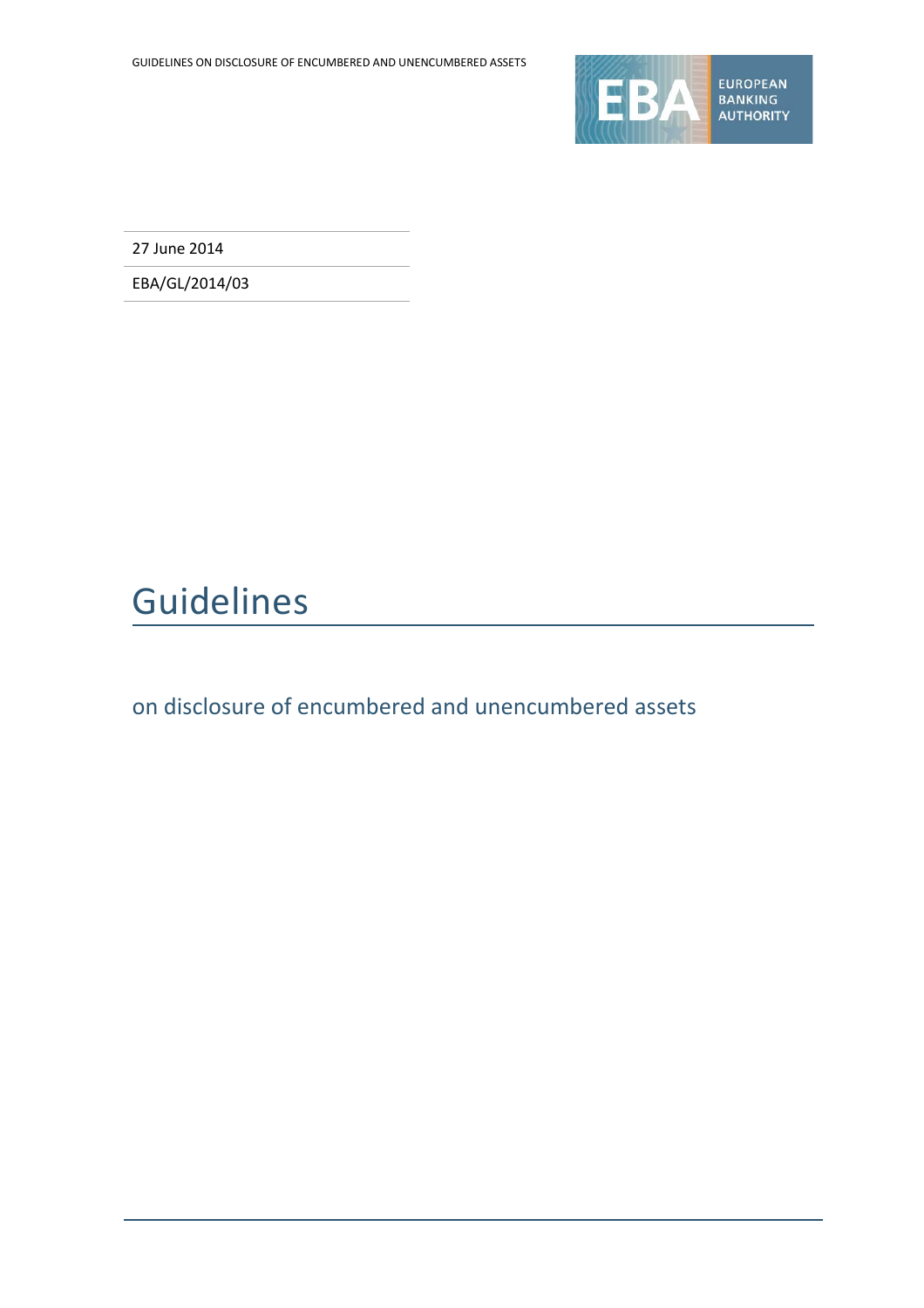

## **Contents**

|     | 1. Executive Summary                                                                                                            | 3                          |
|-----|---------------------------------------------------------------------------------------------------------------------------------|----------------------------|
|     | 2. Background and rationale                                                                                                     | 5                          |
|     | Current disclosure requirements and identified shortfalls<br>The EBA's proposed guidelines for disclosures on asset encumbrance | 6<br>8                     |
|     | 3. EBA Guidelines on disclosure of encumbered and unencumbered assets                                                           | 11                         |
|     | <b>Status of these Guidelines</b>                                                                                               | 11                         |
|     | <b>Reporting Requirements</b>                                                                                                   | 11                         |
|     | Title I – Scope of application and general principles                                                                           | 12                         |
|     | Title II - Requirements for disclosure                                                                                          | 13                         |
|     | Title III- Final Provisions and Implementation                                                                                  | 15                         |
|     | Annex 1 (templates)                                                                                                             | 16                         |
|     | 4. Accompanying documents                                                                                                       | 17                         |
| 4.1 | Cost-Benefit Analysis / Impact Assessment                                                                                       | 17                         |
|     | Introduction<br>Scope and nature of the problem<br>Technical options considered<br><b>Benefits</b><br>Costs                     | 17<br>17<br>18<br>19<br>19 |
| 4.2 | Views of the Banking Stakeholder Group (BSG)                                                                                    | 20                         |
| 4.3 | Feedback on the public consultation                                                                                             | 21                         |
|     | Summary of key issues and the EBA's response<br>Summary of responses to the consultation and the EBA's analysis                 | 21<br>23                   |
|     | 5. Confirmation of compliance with guidelines and recommendations                                                               | 37                         |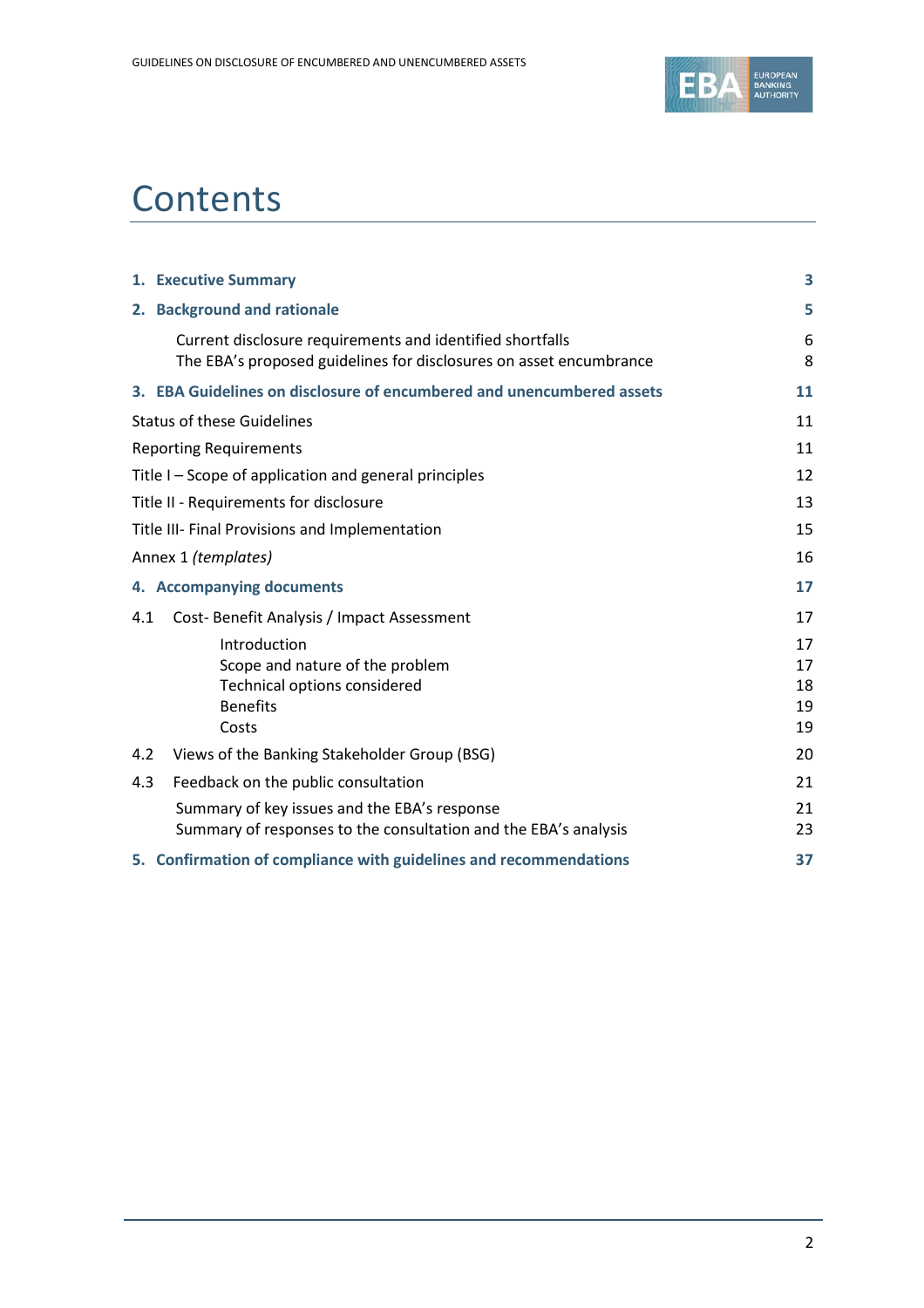

## 1. Executive summary

Article 443 of Regulation (EU) 575/2013 (the Capital Requirements Regulation – CRR) mandates the EBA to develop guidelines on unencumbered assets taking into account the European Systemic Risk Board (ESRB) Recommendation ESRB/20[1](#page-2-0)2/2 of 20 December 2012  $(^1)$  on the funding of credit institutions. Consequently, the EBA has drawn up the guidelines which, in addition to fulfilling the requirement of the CRR, will fulfil Recommendation D on market transparency on asset encumbrance in the ESRB Recommendations. The EBA is required to issue these guidelines by 30 June 2014.

The mandate in Article 443 of the CRR refers to unencumbered assets, whereas the ESRB Recommendation also refers to encumbered assets. The EBA has therefore drawn up these guidelines and the accompanying templates to cover both encumbered and unencumbered assets in line with the ESRB Recommendation and Article 16 of Regulation (EU) No 1093/2010 (the EBA Regulation). These guidelines are the first step in the disclosure framework of asset encumbrance; they will be reviewed after one year and will form the basis of the binding technical standards on more extensive disclosure that the EBA will develop by 2016.

The EBA has drawn up the guidelines to provide transparent and harmonised information on asset encumbrance across Member States and enable market participants to compare the institutions in a clear and consistent manner. These guidelines provide three disclosure templates and a box for narrative information to be filled in by the institutions about the importance of encumbrance in their funding model.

The EBA believes that disclosure by institutions about encumbrance is vitally important as it allows market participants to better understand and analyse the liquidity and solvency profiles of institutions. Specific modifications have been made to the draft guidelines to ensure that the level and evolution of assets encumbered to central banks and the amount of liquidity assistance given by central banks cannot be detected, as recommended by the ESRB.

These guidelines are intended to supplement existing relevant disclosure requirements in financial statements prepared in accordance with International Financial Reporting Standards (IFRS), in particular IFRS 7, on assets pledged as collateral for liabilities or contingent liabilities, transferred assets and collateral held. These guidelines will particularly add value to existing requirements by allowing for more comprehensive and more harmonised disclosures, in both presentation and content, and by specifically linking disclosures to the concept of encumbrance. The guidelines are to be implemented in the document in which the institutions insert disclosures required by Part Eight of the CRR.

 $\overline{a}$ 

<span id="page-2-0"></span> $\binom{1}{1}$ ) OJ C 119, 25.4.2013, p. 1.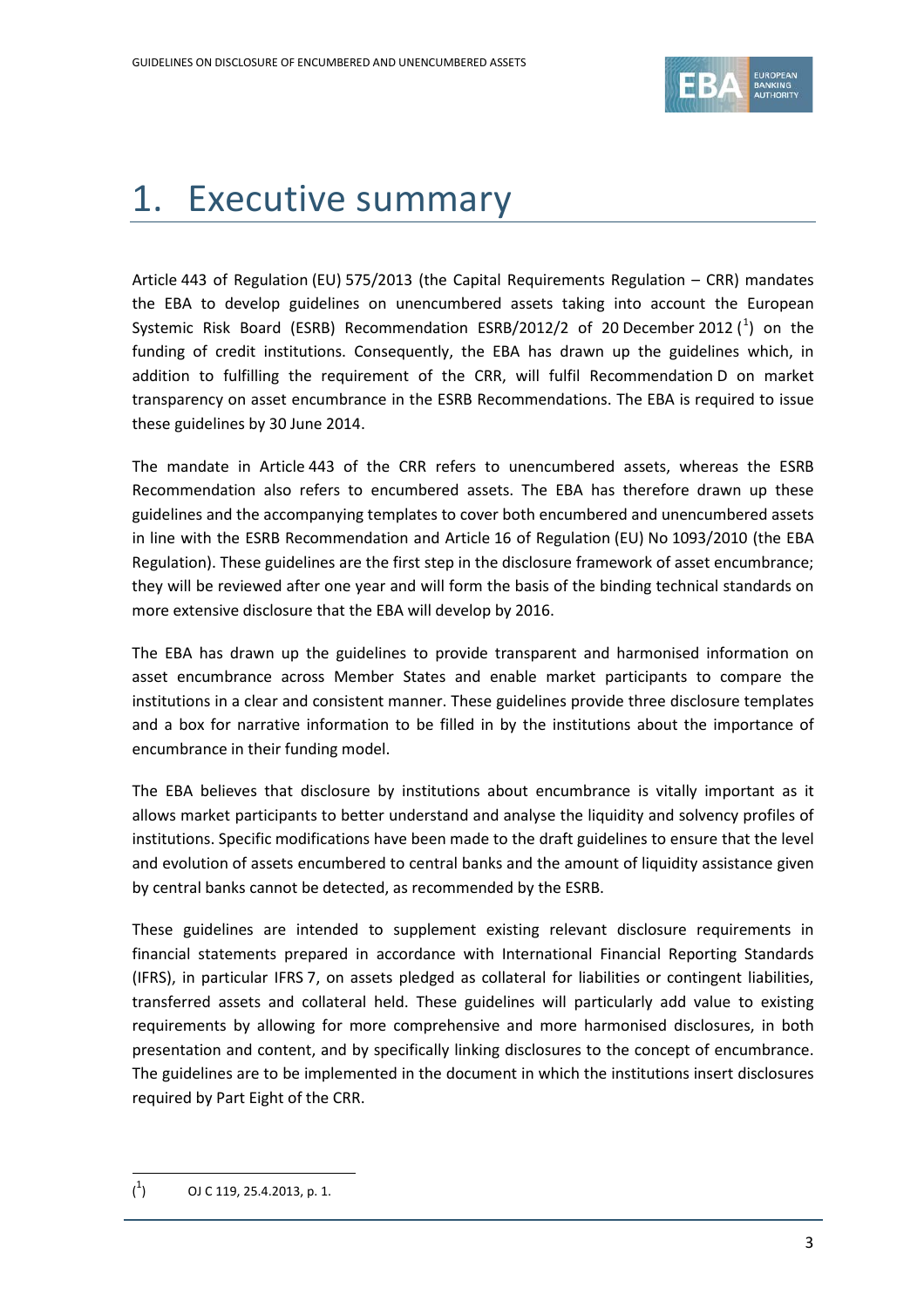

The specifications of these guidelines are solely for the disclosure requirements in Part Eight of the CRR. The EBA has tried to ensure that there is consistency with other disclosure requirements on asset encumbrance; however, these guidelines complement rather than substitute other disclosure requirements, especially those stemming from the applicable accounting framework.

The guidelines are directed at institutions to which disclosure requirements in Part Eight of the CRR apply. They comprise the three templates, all of which are based on the reporting templates of asset encumbrance and take into account the concerns that transparency regarding assets encumbered to central banks and liquidity assistance given by central banks might have unwanted effects on financial stability. The following information will be required:

- the encumbered and unencumbered assets in carrying and fair value amounts by broad categories of asset type (Template A);
- collateral received by an institution, by broad categories of product type (Template B);
- carrying amount of encumbered assets/collateral received and associated liabilities (Template C);
- narrative information on the importance of asset encumbrance for an institution (Template D).

These templates are designed to show the amounts of encumbered and unencumbered assets of an institution. They differentiate assets that are used to support existing funding or collateral needs from those assets that are available for potential funding needs.

Therefore, templates should provide clear guidance on the information needed, which will be supplemented with narrative information on the importance of encumbrance in the funding model of the institution.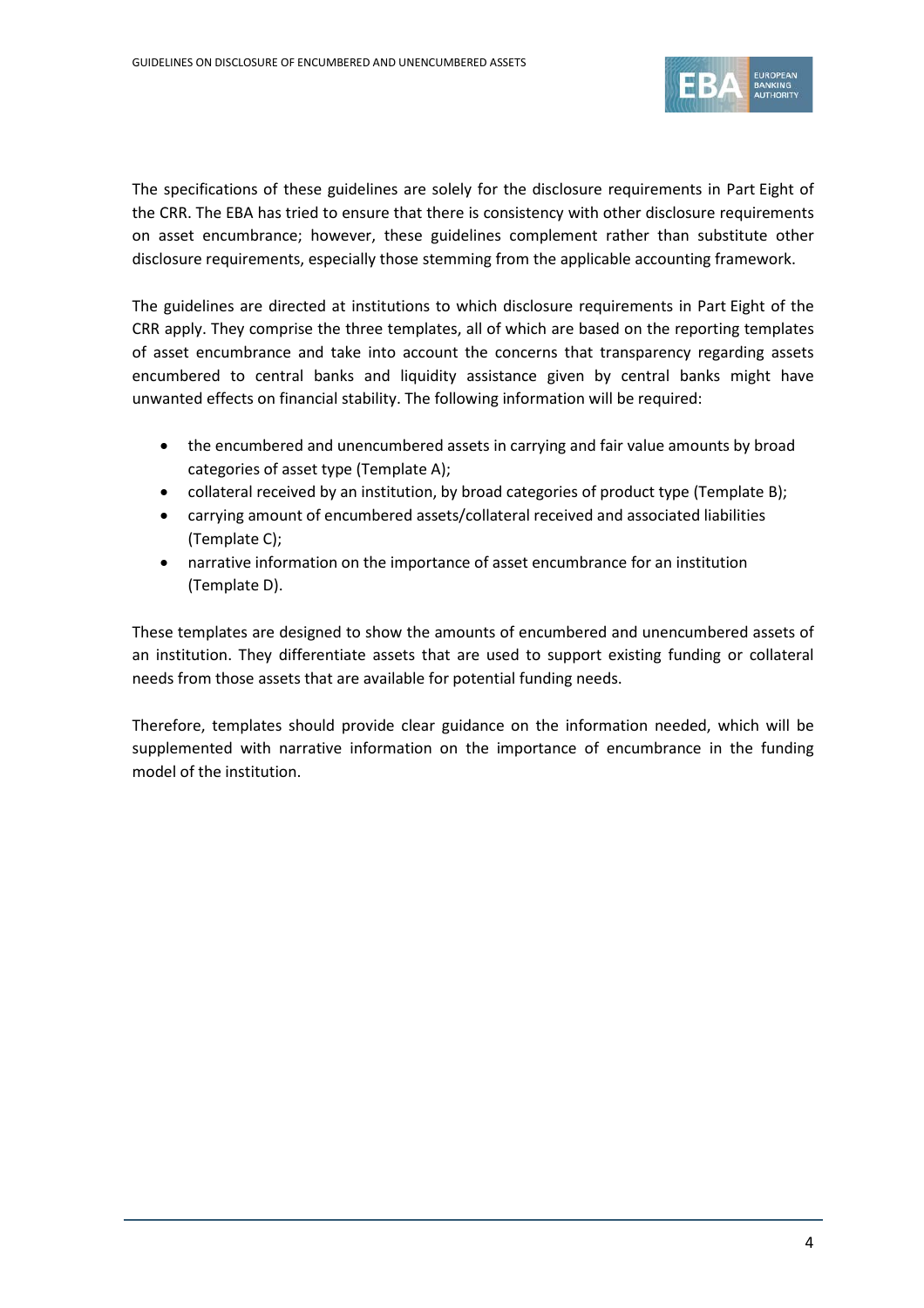

## 2. Background and rationale

Directive 2013/36/EU on access to the activity of credit institutions and the prudential supervision of credit institutions and investment firms, amending Directive 2002/87/EC and repealing Directives 2006/48/EC and 2006/49/EC (CRD IV) and Regulation (EU) No 575/2013 on prudential requirements for credit institutions and investment firms and amending Regulation (EU) No 648/2012 (CRR) transpose Basel III framework into EU law. The CRR introduces new supervisory reporting and disclosure requirements on asset encumbrance and mandates the EBA to adopt guidelines specifying the disclosure of unencumbered assets by 30 June 2014.

Prior to the publication of the CRR/CRD IV, the ESRB had published its Recommendation of 20 December 2012 on the funding of credit institutions (ESRB/2012/2). It recommends that the EBA and national supervisory authorities monitor the level, evolution and types of asset encumbrance, and that the EBA issue guidelines on harmonised templates and definitions and also on transparency requirements for credit institutions on asset encumbrance. This Recommendation is linked to Article 443 of the CRR that mandates the EBA to develop guidelines on disclosure of unencumbered assets, taking into account the ESRB Recommendation. The EBA has already drawn up regulatory technical standards on supervisory reporting, as required by Article 100 of the CRR, which will be implemented by competent authorities by 2015.

These disclosure guidelines include the set of principles and templates that enable the disclosure of information on encumbered and unencumbered assets by asset type, in line with the breakdown suggested by the ESRB and to comply with disclosure requirements laid down in Article 443 of the CRR.

The EBA has drawn up three templates which will provide information on assets and collateral that has been received, and as well as on liabilities associated with encumbered assets. In addition to these templates, institutions should also disclose narrative information on the importance of asset encumbrance in their business model.

The EBA drawn up its guidelines by considering:

- the existing disclosure requirements in Part Eight of the CRR;
- the existing disclosure requirements in IFRS 7 and IFRS 12 as well as in Council Directive 86/635;
- supervisory reporting requirements included in the EBA implementing technical standard EBA/ITS/2013/04;
- the work of the Enhanced Disclosure Task Force (EDTF) sponsored by the Financial Stability Board.

None of the existing disclosure requirements in the accounting and regulatory framework allows for the provision of a comprehensive picture of encumbered and unencumbered assets as defined in these guidelines. Asset encumbrance means pledging an asset or entering into any form of transaction to secure, collateralise or credit enhance any transaction from which it cannot be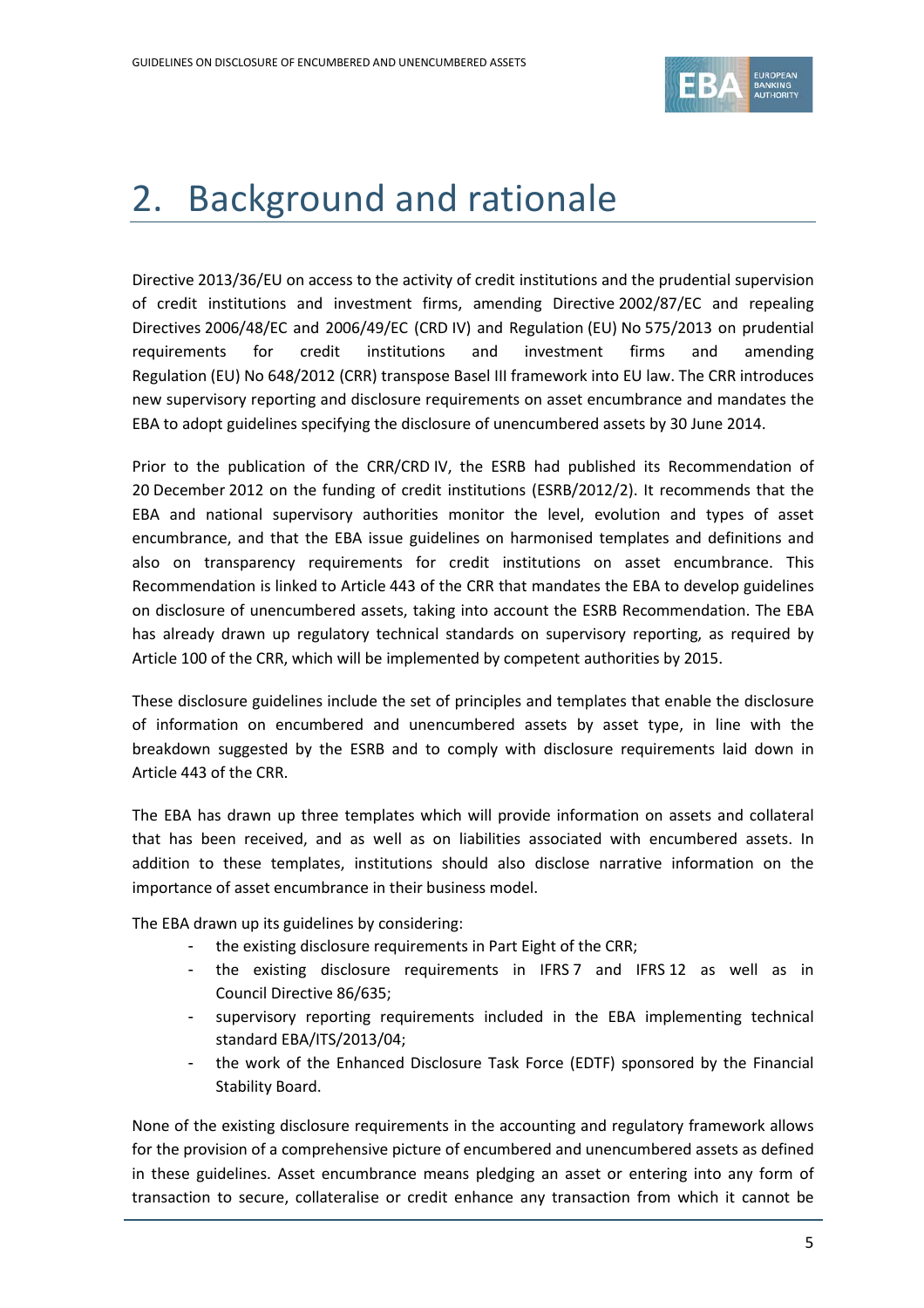

freely withdrawn. Setting disclosure guidelines is, therefore, necessary to achieve comprehensive and harmonised disclosure across the EU.

These guidelines should impose a level playing field and avoid collective action problems, as they would apply to all EU institutions and would achieve a higher level of standardisation because the IFRS requirements, by their nature, do not prescribe disclosure format. The standardisation of a minimum amount of information, which can always be accompanied by additional explanations, is beneficial for comparability and for analysis by investors.

### **Current disclosure requirements and identified shortfalls**

Part Eight of the CRR does not require disclosure of liquidity and funding (although some institutions voluntarily include some disclosure on this topic as part of their Pillar 3 report). The only disclosure requirements it contains are in Article 439, which are related to the policies for securing collateral and to the impact of a credit downgrade on the level of collateral to be posted by the institution.

IFRS 7, as adopted in the European Union in accordance with Regulation (EC) No 1606/2002 (IFRS), requires institutions to disclose the carrying amount of the financial assets that they have pledged as collateral for their liabilities or contingent liabilities (IFRS 7.14), and the carrying amount or, depending on the transaction considered, the fair value of transferred assets that have not been derecognised (which covers, for example, assets that have been posted as collateral or are otherwise involved in reverse repos, securitisation or the issuance of covered bonds operations, IFRS 7.42A–42H). IFRS 7 also requires the disclosure of the fair value of collateral held that the institution is permitted to sell or re-pledge in the absence of default by the borrower, and the amount that has been sold or re-pledged, as well as of qualitative information about the terms and conditions of collateral uses and pledges (IFRS 7.15). Lastly, IFRS requires the disclosure of the carrying amount of subsidiaries' assets, the use of which is restricted for settlement of the group's liabilities (for instance, cash that is not transferable between subsidiaries and parents), and the liabilities to which those restrictions apply (IFRS 12.13).

Council Directive 86/635 also requires the disclosure of the total assets pledged as security for each liabilities item and for each off-balance-sheet item (Article 40). It also requires the amounts of assets that are eligible for refinancing with the central bank(s) of the country or countries in which reporting institutions are based, and a breakdown of other transferable securities into asset classes (Article 4 and Articles 13 to 19).

Disclosure requirements under IFRS 7 and IFRS 12 are more comprehensive than the regulatory disclosure of asset encumbrance. Nevertheless, IFRS 7 refers to the notion of transferred assets and not to encumbered assets. Although the definition of transferred assets  $(^2)$  $(^2)$  $(^2)$  and the required

 $\overline{a}$ 

<span id="page-5-0"></span> $($ <sup>2</sup> ) Transferred assets, whether or not the transfer has resulted in their de-recognition from the balance-sheet of the transferor, are assets for which the contractual rights to receive cash-flows have been transferred, even if the assets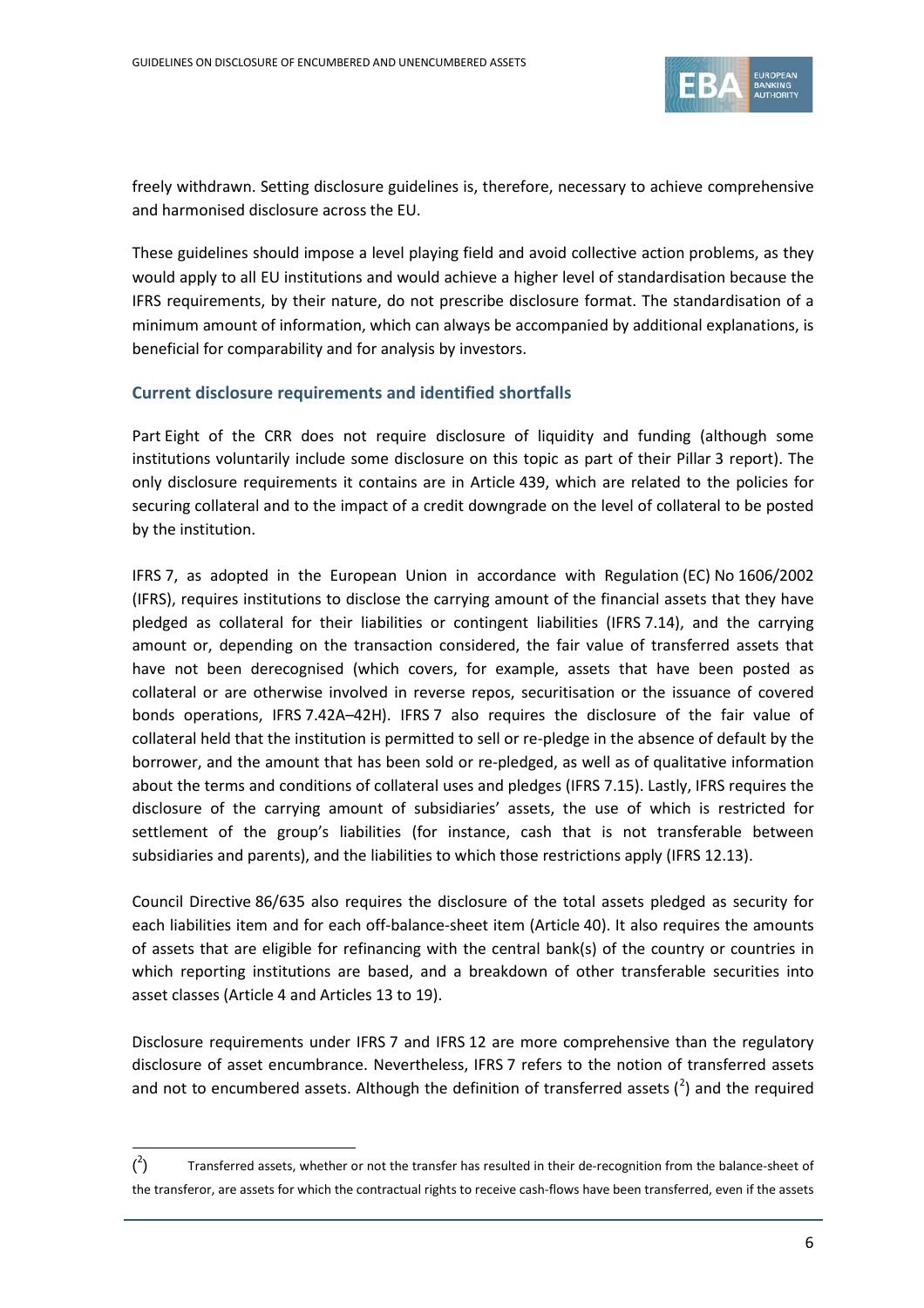

disclosure for non-derecognised transferred assets, coupled with those on collateral pledged to secure liabilities and on those of the hurdles to the use of assets of subsidiaries to settle the group's liabilities, cover some situations of asset encumbrance (reverse repos, securities lending, securitisation transactions, covered bonds, limited availability of assets yet on the consolidated balance sheet to cover funding needs of the group due to restrictions), they fail to provide a comprehensive view on the phenomenon of encumbrance. Similarly, disclosure requirements set by IFRS 12 address the limited availability of assets, but with a focus on inter-group transferability and considering the settlement of liabilities only, which does not cover all the cases of encumbrance as defined by the EBA. More importantly, the IFRS disclosure requirements are not specifically linked to the concept of encumbrance and, by their nature, do not prescribe disclosure format; this results in different practices among institutions.

Disclosure requirements in Council Directive 86/635 set out the amount of assets pledged, assets available to be pledged and a breakdown by asset type of those available to be pledged. However, they do not cover the whole spectrum of encumbrance. Although collateral disclosure requirements for assets available to be pledged are broad, they are limited to assets available for central bank refinancing and securities that are transferable.

Proposals to enhance disclosures regarding asset encumbrance have been made since the start of the financial crisis. The final report of the EDTF, under the aegis of the Financial Stability Board (FSB), calls for an enhancement of financial reporting in several areas, including asset encumbrance. The members of the EDTF were all drawn from private stakeholders and the report was fully endorsed by the FSB, although its recommendations are not mandatory. The EDTF recommends summarising encumbered assets  $(3)$  $(3)$  $(3)$  and unencumbered assets in a tabular format by balance-sheet category. This summary should include collateral that can be rehypothecated or otherwise redeployed. The EDTF also provides an example of tabular disclosures and recommends accompanying the quantitative disclosures with qualitative disclosures on the nature and characteristics of encumbered and unencumbered assets  $(^4)$  $(^4)$  $(^4)$ .

Despite these proposals for enhancement, disclosure analyses, including those by the European Securities and Markets Authority (ESMA)  $(5)$  $(5)$  $(5)$ , have shown the continuing need for improvement of disclosures regarding asset encumbrance. The level of detail and granularity on assets pledged as

have not been derecognised, or assets the holder of which retains the contractual rights to the cash flows but has the contractual obligation to pay them to one or more recipients (IFRS 7.42A).

( 4

**.** 

<span id="page-6-0"></span> $\int_0^3$ ) These are defined as assets pledged as collateral or that are restricted to be used for securing funding, for example, mortgage loans pledged in favour of covered bond holders, securitised assets and collateral for repos and securities financing transactions.

See Figure 5 i[n https://www.financialstabilityboard.org/publications/r\\_121029.pdf.](https://www.financialstabilityboard.org/publications/r_121029.pdf)

<span id="page-6-2"></span><span id="page-6-1"></span><sup>(</sup> 5 ) ESMA Comparability of IFRS Financial Statements of Financial Institutions in Europe, November 2013 [http://www.esma.europa.eu/system/files/2013-](http://www.esma.europa.eu/system/files/2013-1664_report_on_comparability_of_ifrs_financial_statements_of_financial_institutions_in_europe.pdf)

<sup>1664</sup> report on comparability of ifrs financial statements of financial institutions in europe.pdf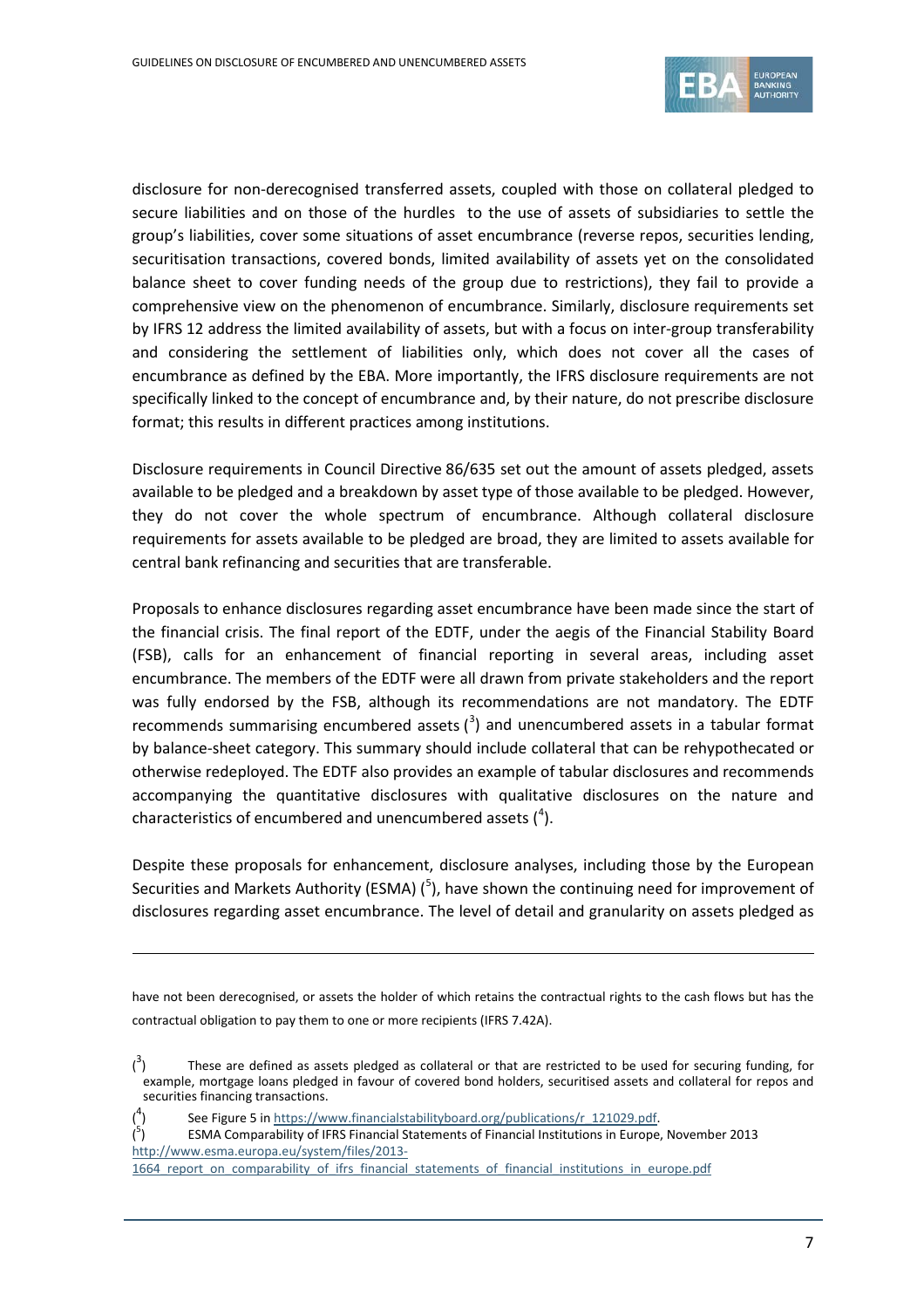

collateral or transferred varies with regard to the breakdown by types of assets and information on the reasons for the pledge or transfer. Only a limited number of financial institutions provided comprehensive quantitative information related to encumbered or unencumbered assets, beyond the required disclosures on pledged and transferred assets, detailed by asset type. Moreover, disclosures on the transfer of assets are required to be included in a single note, but disclosures on pledged and otherwise encumbered assets are often provided in multiple places throughout the financial statements or the risk management report. Therefore, investors are generally not given an easily accessible and comprehensive view of the assets that could be freely used to meet future liquidity needs of the financial institutions.

#### **The EBA's proposed guidelines for disclosures on asset encumbrance**

Considering the background provided above and taking into account the importance of the provision of information surrounding asset encumbrance, the EBA has drawn up the guidelines in co-operation with ESMA to provide a comprehensive view on asset encumbrance and to harmonise the presentation of relevant disclosures by building on, and completing, the relevant IFRS existing requirements. Therefore, it was decided that an identical scope should be adopted in terms of transactions covered: to the extent that they meet the definitions in these guidelines, all transactions involving encumbrance of assets that have to be disclosed in accordance with IFRS 7 requirements on collateral and transferred assets, including operations with central banks, should also lead to disclosure in accordance with these guidelines. However, additional transactions to those for which information should be disclosed in IFRS may be covered by these guidelines if they meet the definition of encumbrance for which they provide.

Besides the IFRS requirements, the EBA chose to base the guidelines on the supervisory reporting on asset encumbrance, which is based on IFRS, to provide consistency in both the content and the presentation of disclosures, thanks to common definitions and formats.

The EBA has also looked at the EDTF proposal with great interest and in detail. It is an initiative stemming from the private sector with the objective of minimising the additional costs of implementation for institutions, as some of them have already moved towards implementing the EDTF recommendation, while providing information which is meaningful for the general public.

The table below compares the granularity of the disclosure of encumbered and unencumbered assets proposed by the EBA with the compliance criteria designed by the ESRB for its Recommendation D on bank funding, with the accounting requirements, and with Figure 5 in the EDTF report. Although they do not quite match, the categories proposed by the EBA are aligned with these other requirements and proposals to a great extent, and provide additional granularity compared with current requirements.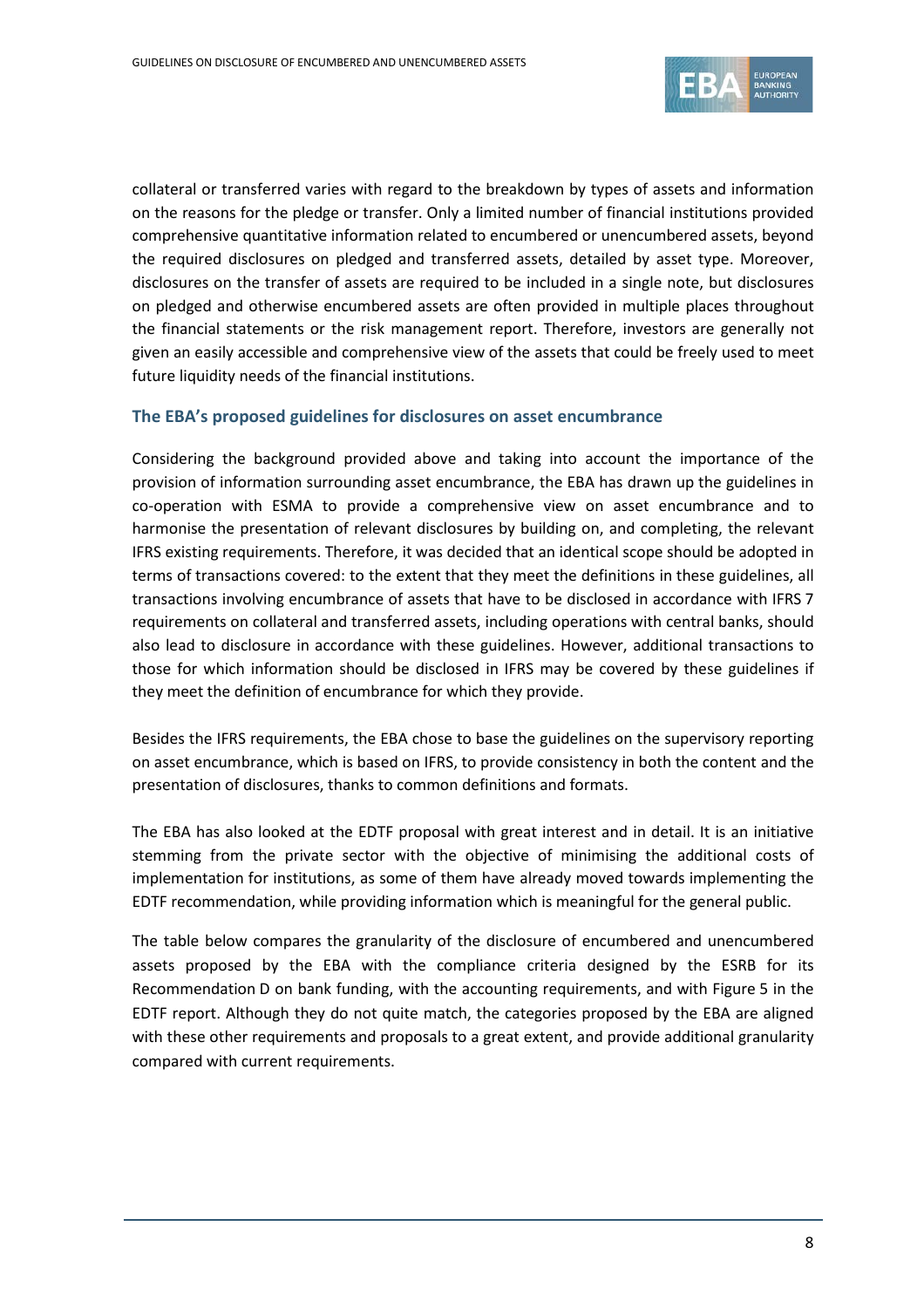

| <b>EDTF</b> report           | <b>EBA Guidelines</b>     | <b>ESRB Recommendation D</b>                                      |
|------------------------------|---------------------------|-------------------------------------------------------------------|
| Other investment securities  | Debt securities           | Government, central bank and<br>supranational debt<br>instruments |
|                              | <b>Equity instruments</b> |                                                                   |
| Loans                        |                           | Other financial assets                                            |
| Other financial assets       |                           |                                                                   |
| Cash and other liquid assets | Other assets              | Cash                                                              |
| Non-financial assets         |                           | Non-financial assets                                              |

Compared with the current requirements, the EBA Guidelines provide a single framework consistent with an EDTF recommendation. To provide users with information on longer-term structural levels of encumbrance, it is necessary to disclose median values.

Given the lack of a consistent and harmonised presentation of disclosures of asset encumbrance and the need for an enhanced disclosure in the short term, these guidelines are the first step in the disclosure of asset encumbrance. More extensive disclosure guidelines will follow after one year. The guidelines will be transformed into a binding technical standard that the EBA is required to deliver by 2016. Until then, the EBA believes that these guidelines will enable the market to obtain relevant and transparent information on encumbered and unencumbered assets that is clear and easy to compare, thereby enhancing the information available to investors. Nevertheless, given the sensitivity of this information and recognising the need for central banks to retain the ability to undertake covert liquidity support operations to ensure there is financial stability, the information should be disclosed based on median values rather than a 'point in time'.

Despite the shared features of the guidelines and the current IFRS disclosure requirements, especially in terms of transactions in scope, the guidelines are intended only for the purposes of the disclosure requirements in Part Eight of the CRR and their provisions should not be used as the basis for compliance with IFRS disclosure requirements. The guidelines apply on a different scope of consolidation from the IFRS requirements. For example, the focus of the guidelines is on gauging the resilience of banking activity in Europe within consolidated banking groups according to the regulatory scope as defined in the CRR, so the guidelines do not require disclosure of encumbrance arising from activities within insurance entities. Nonetheless, where insurance activities result in the encumbrance of assets held by an institution, all of these encumbering activities are required to be disclosed. Compliance with the guidelines does not waive the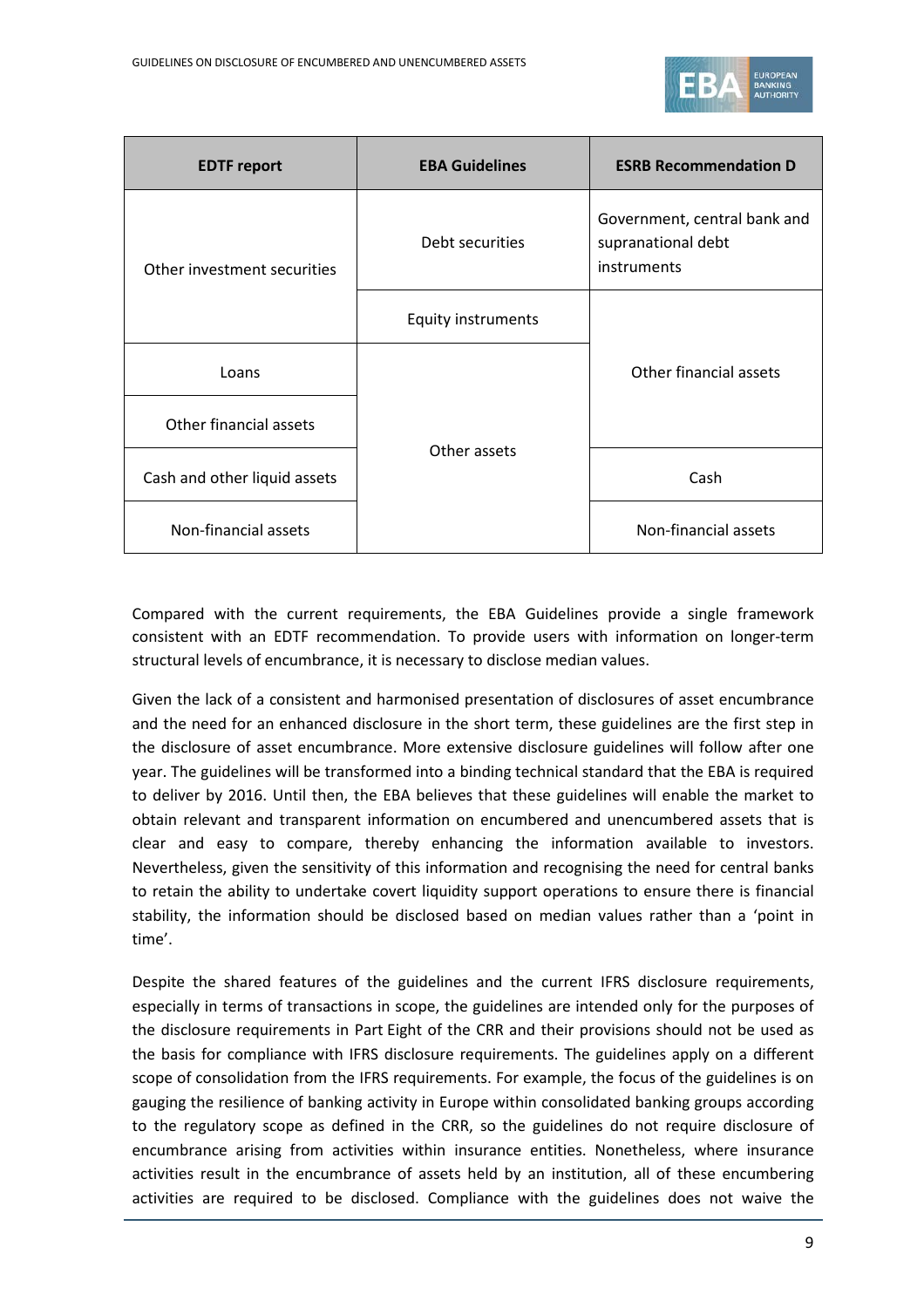

requirement to comply with IFRS disclosure requirements (i.e. disclosures under Article 443 of the CRR are in addition to disclosures required by IFRS 7).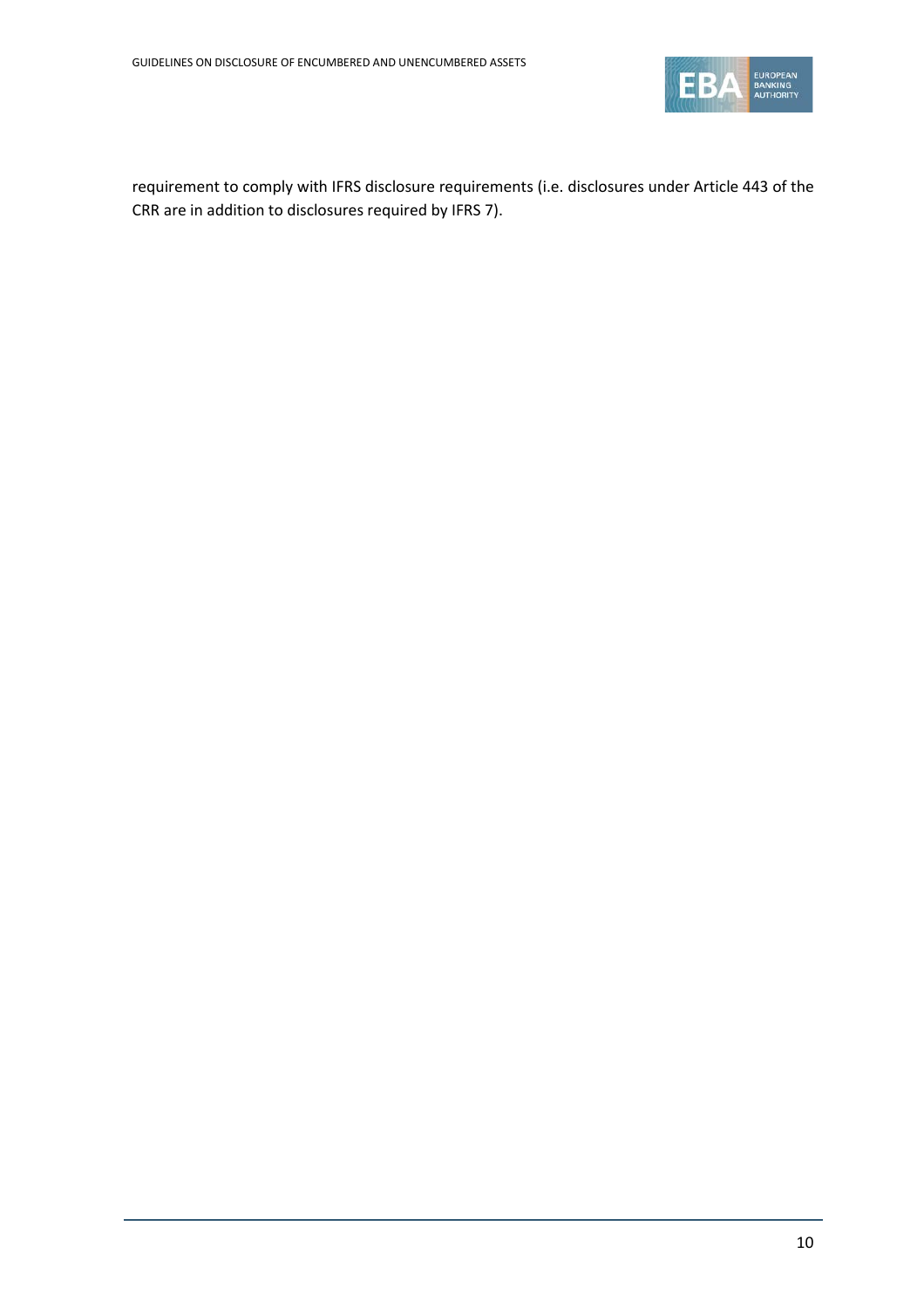

# 3. EBA Guidelines on disclosure of encumbered and unencumbered assets

## Status of these guidelines

This document contains guidelines issued pursuant to Article 16 of Regulation (EU) No 1093/2010 of the European Parliament and of the Council of 24 November 2010 establishing a European Supervisory Authority (European Banking Authority), amending Decision No 716/2009/EC and repealing Commission Decision 2009/78/EC (the EBA Regulation). In accordance with Article 16(3) of the EBA Regulation, competent authorities and financial institutions must make every effort to comply with the guidelines.

Guidelines set out the EBA's view of appropriate supervisory practices within the European System of Financial Supervision or of how Union law should be applied in a particular area. The EBA therefore expects all competent authorities and financial institutions to whom they are addressed to comply with guidelines. Competent authorities to whom guidelines apply should comply by incorporating them into their supervisory practices as appropriate (e.g. by amending their legal framework or their supervisory processes), including where guidelines are directed primarily at institutions.

### Reporting requirements

Pursuant to Article 16(3) of the EBA Regulation, competent authorities must notify the EBA as to whether they comply or intend to comply with these guidelines, or otherwise with reasons for non-compliance, by 27.08.2014. In the absence of any notification by this deadline, competent authorities will be considered by the EBA to be non-compliant. Notifications should be sent by submitting the form provided in Section 5 to [compliance@eba.europa.eu](mailto:compliance@eba.europa.eu) with the reference 'EBA/GL/2014/03. Notifications should be submitted by persons with appropriate authority to report compliance on behalf of their competent authorities.

Notifications will be published on the EBA website, in line with Article 16(3).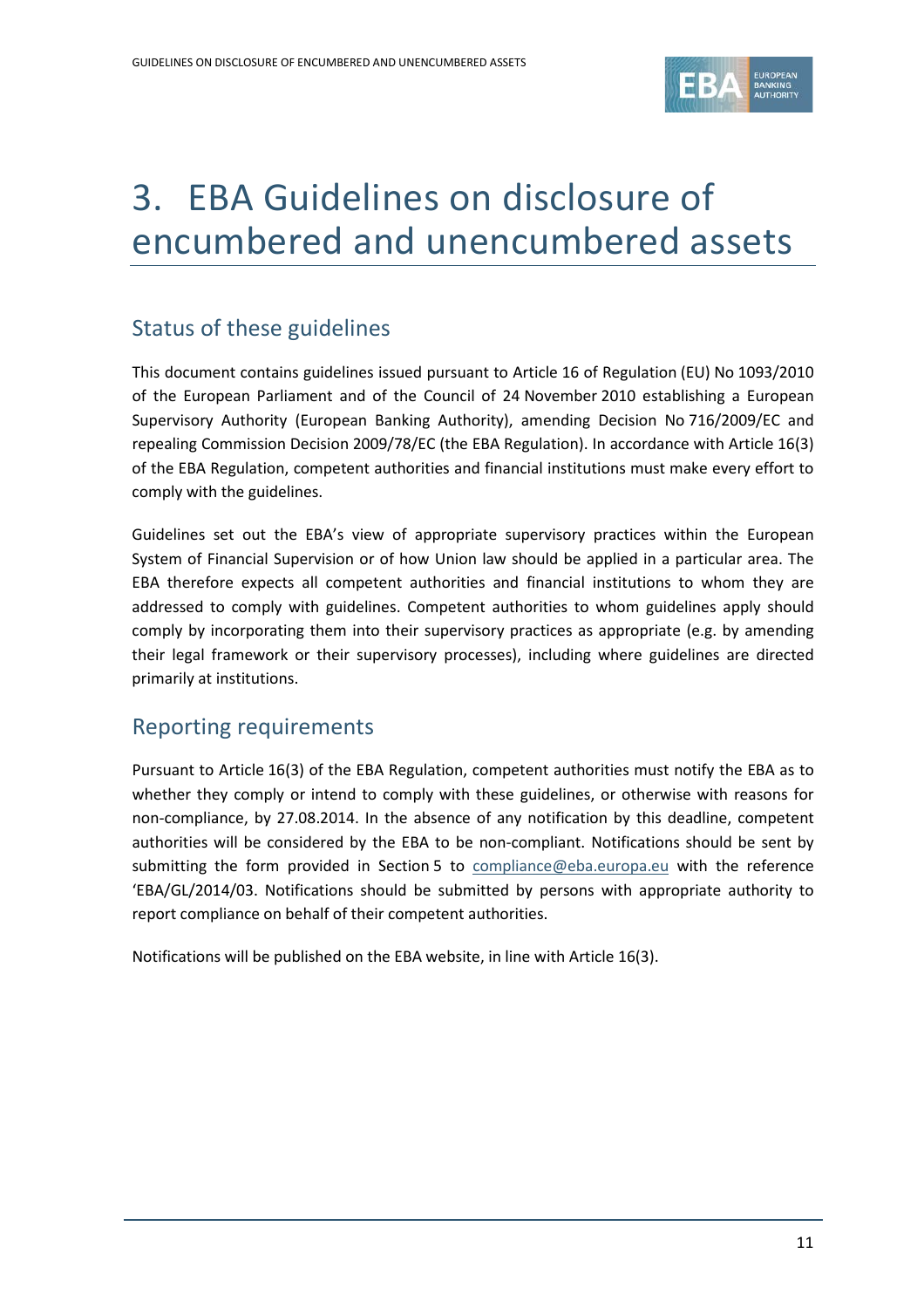

### Title I – Scope of application and general principles

- 1. In accordance with Article 443 of Regulation (EU) No 575/2013 (CRR)  $(^6$  $(^6$ ), these guidelines specify the disclosure of unencumbered assets, and additionally specify the disclosure of encumbered assets, taking into account Recommendation ESRB/2012/2 of the European Systemic Risk Board of 20 December 2012 on funding credit institutions  $\binom{7}{1}$  $\binom{7}{1}$  $\binom{7}{1}$ , in particular Recommendation D on market transparency on asset encumbrance.
- 2. These guidelines specify the disclosure requirements in accordance with Part Eight of the CRR and should not be used as a basis to comply with other disclosure requirements.
- 3. These guidelines are addressed to competent authorities and to institutions, as defined in Article 4(1)(3) of the CRR, that have to comply with the disclosure requirements set out in Part Eight of the same Regulation.
- 4. For purposes of application of these guidelines on a consolidated basis, consolidation applying in Title II, Chapter 2 of the CRR should be used. For the avoidance of doubt, insurance subsidiaries are excluded from the scope of this consolidation.
- 5. For the purposes of these guidelines, an asset should be treated as encumbered if it has been pledged or if it is subject to any form of arrangement to secure, collateralise or creditenhance any on-balance-sheet or off-balance-sheet transaction from which it cannot be freely withdrawn (for instance, to be pledged for funding purposes). Assets pledged that are subject to any restrictions in withdrawal, such as assets that require prior approval before withdrawal or replacement by other assets, should be considered encumbered. The following types of contracts should be considered encumbered:
	- a. secured financing transactions, including repurchase contracts and agreements, securities lending and other forms of secured lending;
	- b. collateral agreements, for instance, collateral placed for the market value of derivatives transactions;
	- c. financial guarantees that are collateralised;
	- d. collateral placed in clearing systems, with central counterparties (CCPs) and with other infrastructure institutions as a condition for access to service; this includes default funds and initial margins;
	- e. central bank facilities; pre-positioned assets should be considered unencumbered only if the central bank allows withdrawal of assets placed without prior approval;
	- f. underlying assets from securitisation structures, where the financial assets have not been derecognised from the institution's financial assets; assets that are underlying fully

 $\overline{a}$ 

<span id="page-11-0"></span> $($ <sup>6</sup> ) Regulation (EU) No 575/2013 of the European Parliament and of the Council of 26 June 2013 on prudential requirements for credit institutions and investment firms and amending Regulation (EU) No 648/2012 OJ, L 176, 27.6.2013, p. 1.

<span id="page-11-1"></span> $\mathcal{r}$ ) OJ, C 119, 25.4.2013, p. 1.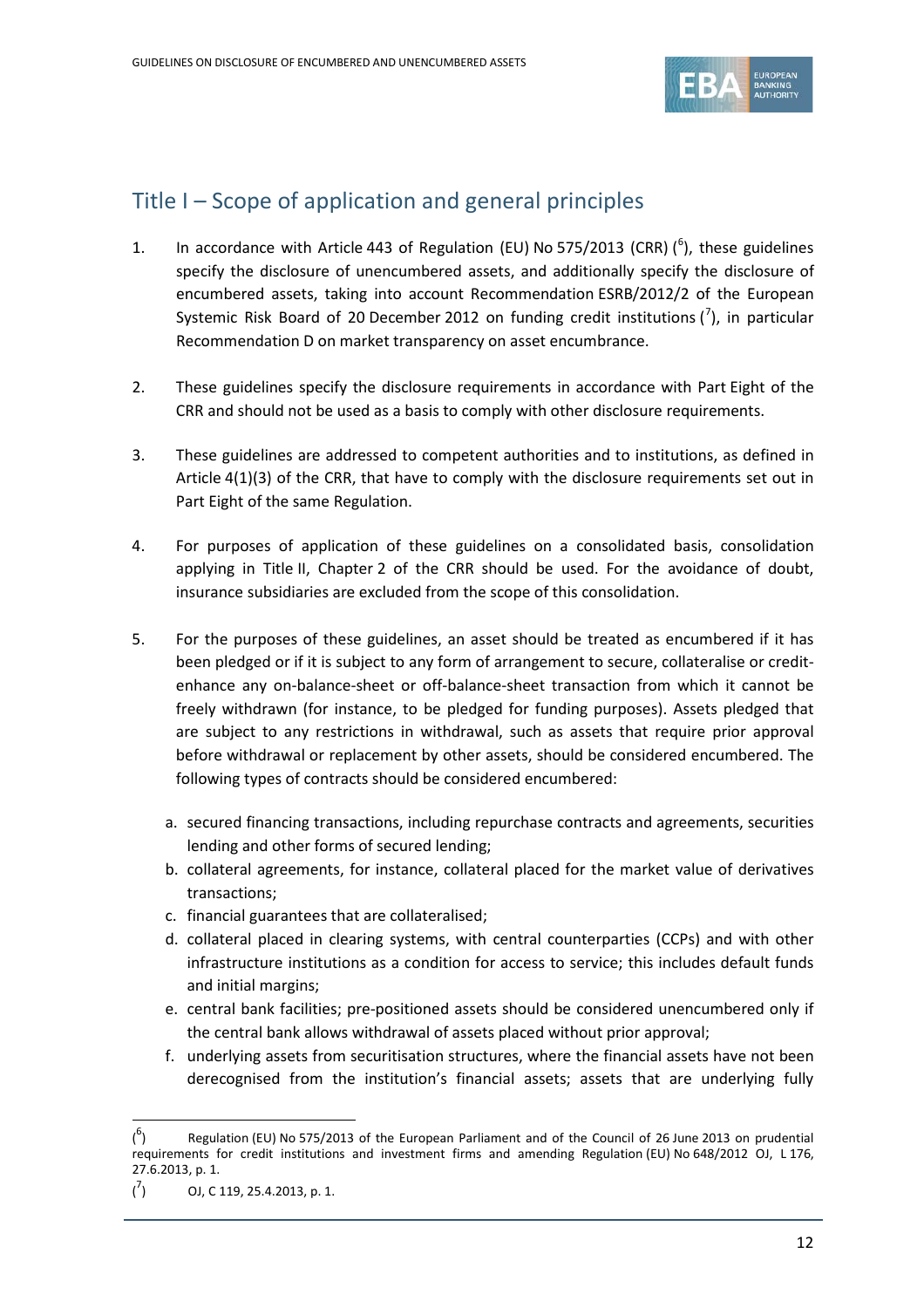

retained securities do not count as encumbered, unless these securities are pledged or collateralised in any way to secure a transaction;

- g. assets in cover pools used for covered bond issuance; assets that are underlying covered bonds count as encumbered, except in certain situations where the institution holds the corresponding covered bonds as referred to in Article 33 of the CRR.
- 6. Assets placed at facilities that are not used and can be freely withdrawn should not be considered encumbered.
- 7. Institutions should capture encumbrance arising from all transactions including all operations with central banks.
- 8. The harmonised disclosure templates, as specified in the annex to these guidelines, should enable market participants to compare institutions in a clear and consistent manner across Member States.

## Title II - Requirements for disclosure

- 1. Institutions should disclose information on encumbered and unencumbered assets by products on a consolidated basis in accordance with the format specified in the annex to these guidelines and taking into account the instructions specified in Annex XVII of the Commission Implementing Regulation (EU) No xxx/xxx ( $^8$  $^8$ ) [TS IN EBA/2013/ITS/02]. As regards the frequency of disclosure, institutions should comply with Article 433 of the CRR and disclose such information at least on an annual basis.
- 2. Institutions should disclose the amount of encumbered and unencumbered assets under the applicable accounting framework by asset type in accordance with Template A of the annex to these guidelines. Encumbered assets in Template A are on-balance-sheet assets that have been either pledged or transferred without derecognition or are otherwise encumbered, and collateral received that meet the conditions for recognition on the balance sheet of the transferee in accordance with the applicable accounting framework.
- 3. Institutions should disclose information on collateral received by asset type in accordance with Template B of the annex to these guidelines. Encumbered and unencumbered collateral in Template B is collateral received that does not meet the conditions to be recognised on the balance-sheet of the transferee in accordance with the applicable accounting framework. It is therefore collateral received that is kept off the balance sheet. Collateral received that is recognised on the balance sheet shall be disclosed in Template A.

 $\overline{a}$ 

<span id="page-12-0"></span> $($ <sup>8</sup> ) OJ L […], [xx.xx.XXXX, p…].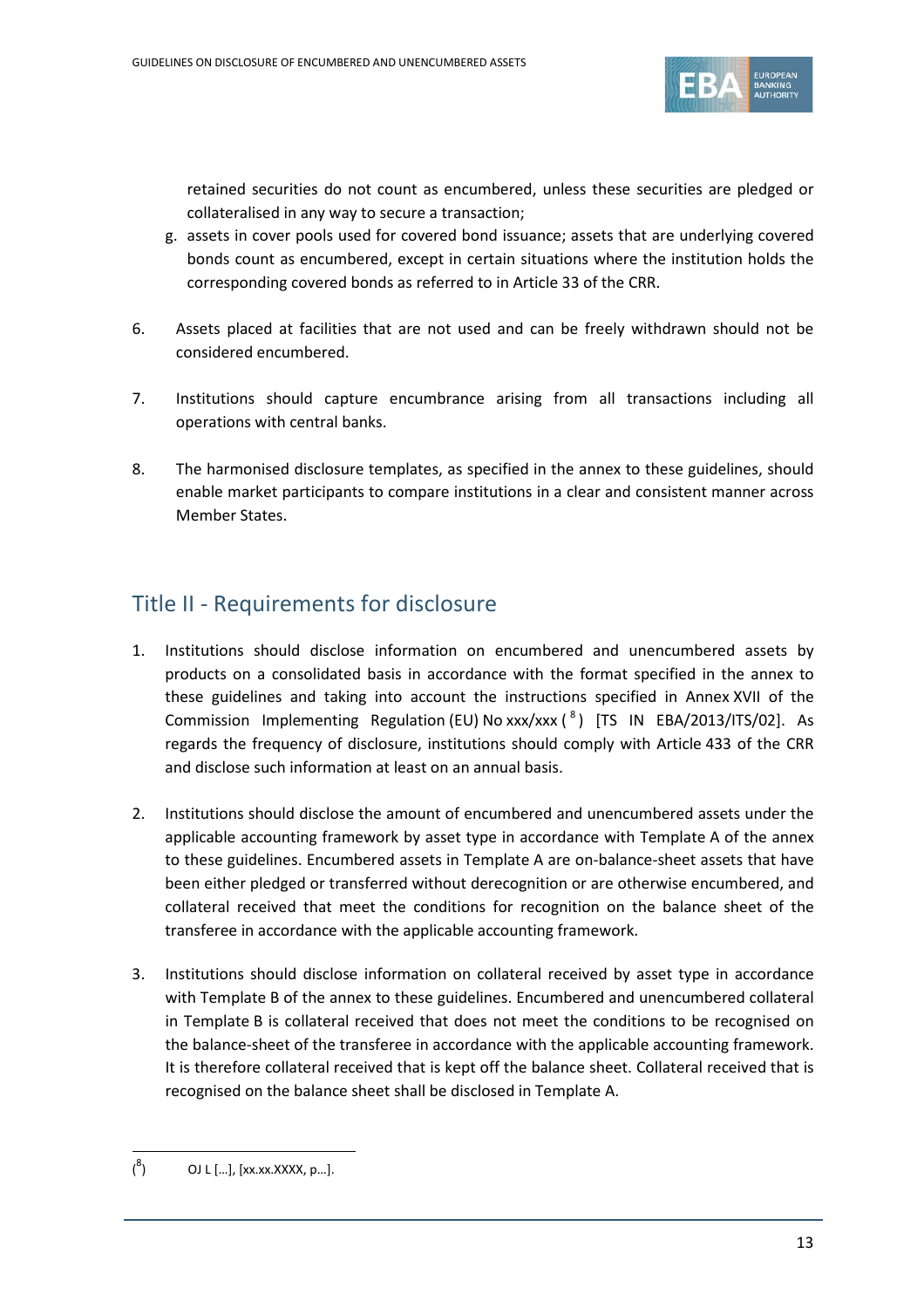

- 4. Where central banks undertake liquidity assistance in the form of collateral swap transactions, a competent authority may, in line with Recommendation ESRB/2012/2 of the ESRB, decide that institutions should not disclose Template B where it deems that the disclosure in that format would allow, now or in the future, for the detection of liquidity assistance provided by central banks via collateral swaps. The waiver by a competent authority should be based on thresholds and objective criteria that are publicly disclosed.
- 5. The liabilities associated with encumbered assets and collateral received should be disclosed in accordance with Template C of the annex to these guidelines. Liabilities without any associated funding, such as derivatives, should be included.
- 6. Information should be disclosed in the same currency and units as the other disclosure requirements provided for in Part Eight of the CRR. If the disclosure of asset encumbrance is provided in the notes to the financial statements or included in the same document as the financial statements, the currency and units should be the same of the financial statements of the institutions. Institutions may provide additional disclosures using different currencies than the currency used for disclosures in Part Eight of the CRR when relevant.
- 7. Institutions should disclose information based on median values of at least quarterly data on a rolling basis over the previous twelve months. For the disclosure of the first reporting period, institutions may, subject to the approval of the competent authority, instead choose to use data as of 31 December 2014; however, they should then include the type of time reference in their narrative information.
- 8. Institutions should disclose narrative information relating to the impact of their business model on their level of encumbrance and the importance of encumbrance in their funding model in Template D of the annex to these guidelines. The information should include at least the following aspects:
	- a. main sources and types of encumbrance, detailing, if applicable, encumbrance due to significant activities with derivatives, securities lending, repos, covered bonds issuance and securitisation;
	- b. evolution of encumbrance over time and in particular after the last disclosure period;
	- c. structure of encumbrance between entities within a group;
	- d. information on over-collateralisation;
	- e. general description of terms and conditions of the collateralisation agreements entered into for securing liabilities;
	- f. general description of the proportion of items included in column 060 'Carrying amount of unencumbered assets' in row 120 'other assets' in Template A of the annex to these guidelines that the institution would not deem available for encumbrance in the normal course of its business (e.g. intangible assets, including goodwill, deferred tax assets, property, plant and other fixed assets, derivative assets, reverse repo and stock borrowing receivables);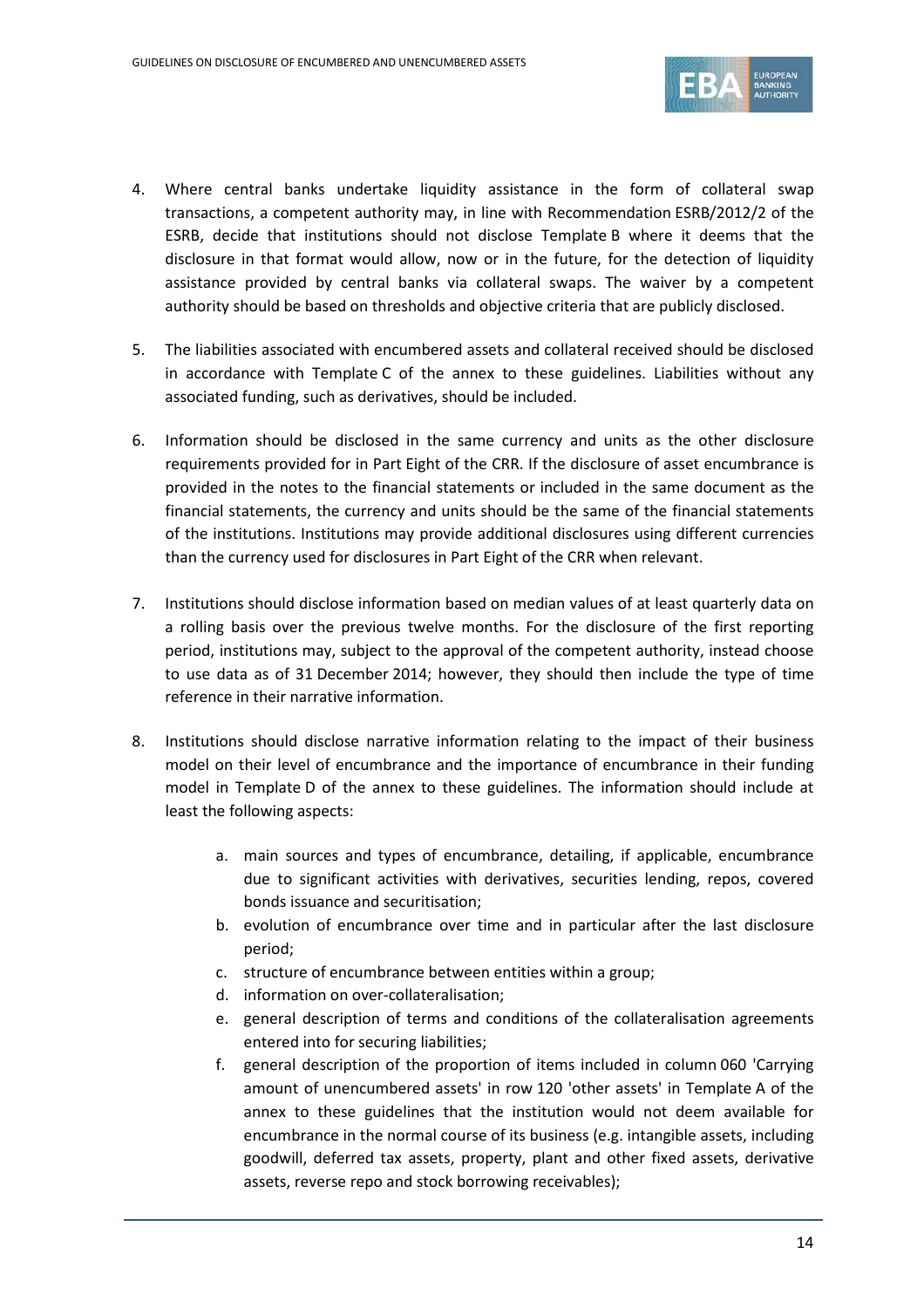

- g. other information that the institution considers relevant for the assessment of its asset encumbrance.
- 9. Institutions should not include statements relating to the utilisation, or absence thereof, of liquidity assistance from central banks in their narrative information in Template D.
- 10. Institutions should provide disclosure information in a single location as specified in Article 434 of the CRR. To the extent possible, disclosure should be included in the same document as other disclosures required by Part Eight of the CRR. Where relevant, appropriate cross-references from this document to the location of disclosures in accordance with these guidelines should be provided, pursuant to Article 434 of the CRR.
- 11. In accordance with Article 433 of the CRR, annual disclosure specified in these guidelines should be published in conjunction with the date of publication of the financial statements. This annual disclosure should be published no later than six months after the reference date of the financial statements.

### Title III- Final provisions and implementation

National competent authorities should implement these guidelines by incorporating them in their supervisory procedures within six months after publication of the final guidelines. Thereafter, national competent authorities should ensure that institutions comply with them effectively.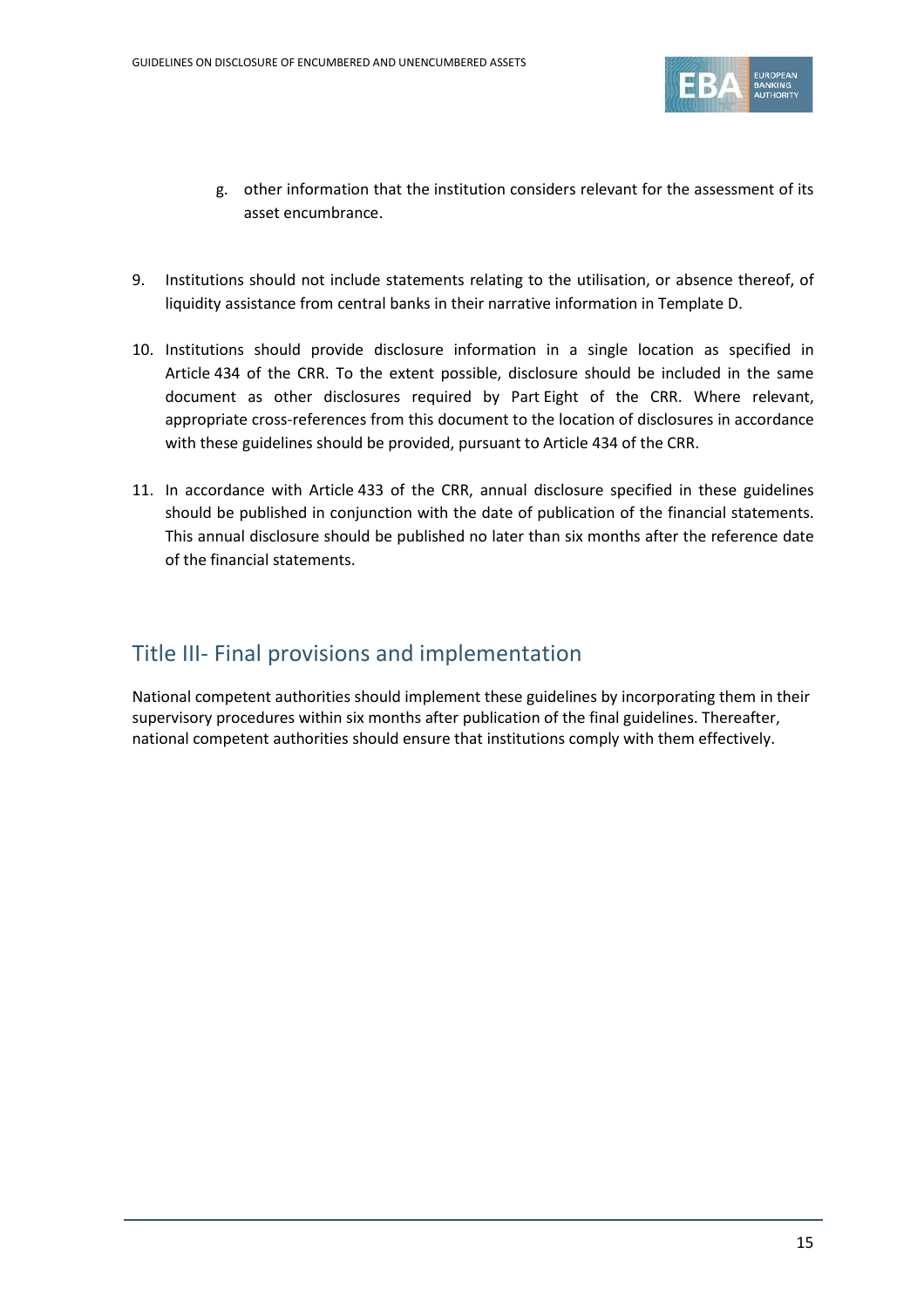

Annex 1 *(templates)*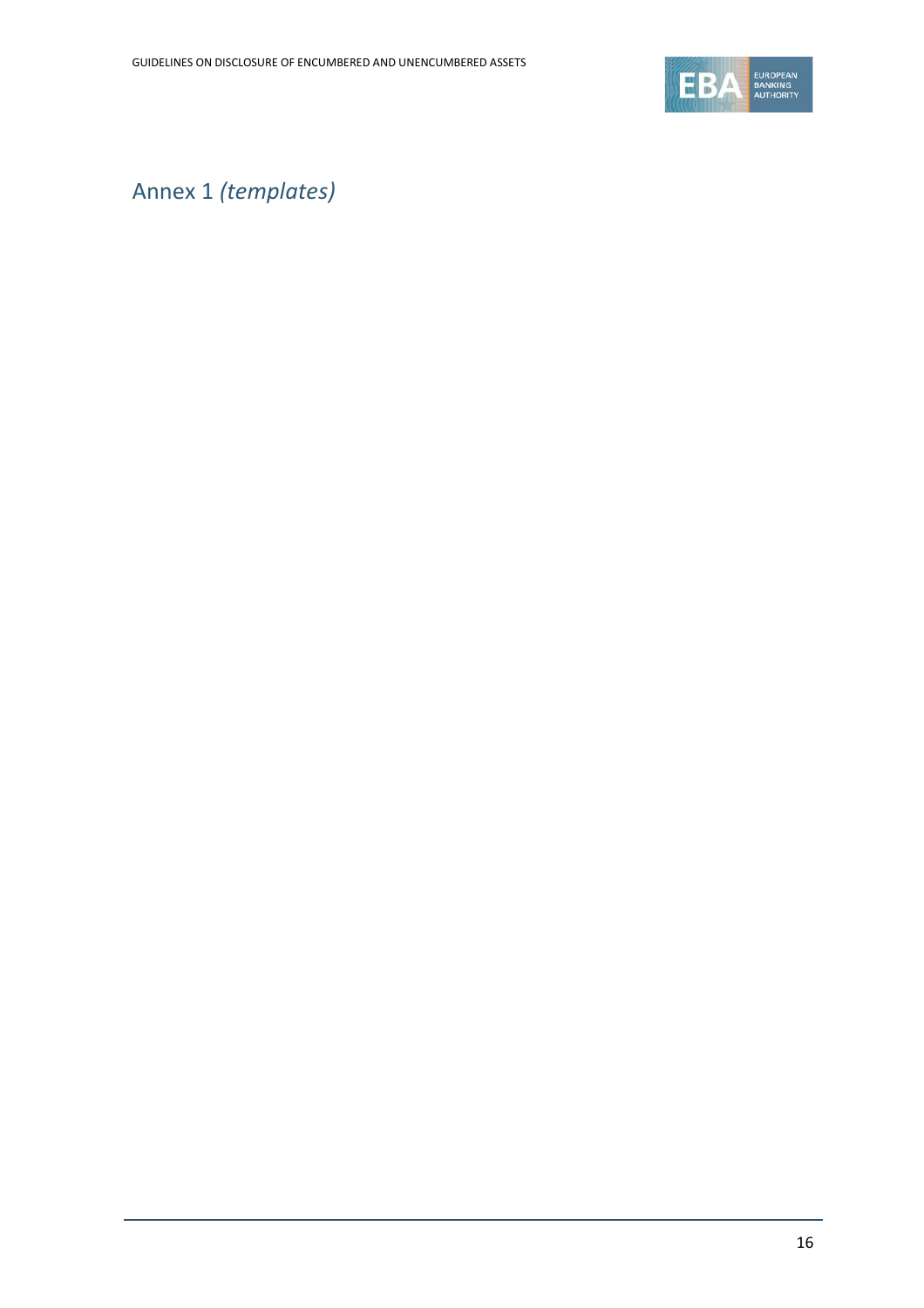

## 4. Accompanying documents

## 4.1 Cost-benefit analysis/Impact assessment

#### Introduction

- 1. Article 16(2) of the EBA Regulation provides that when any guidelines are drawn up by the EBA, they shall be accompanied by an analysis of 'the potential related costs and benefits'. This analysis should provide an overview of the findings regarding the problem to be dealt with, the solutions proposed and the potential impact of these options.
- 2. The disclosure methodology proposed in these draft guidelines is to fulfil the requirements under Article 443 of the CRR.

### Scope and nature of the problem

*Issues identified by the Commission and the ESRB regarding transparency requirements on asset encumbrance*

- 3. The mandate for the EBA to draft guidelines on disclosure requirements covering asset encumbrance is an outcome of the negotiations between the European Commission, the European Council and the European Parliament. Therefore, no specific reference is made to the concept of asset encumbrance in the impact assessment document accompanying the July 2011 proposal of the CRD IV/CRR, or to any of the elements justifying regulatory intervention.
- 4. In February 2013, the ESRB published a report on bank funding that, among other topics, gathers evidence on the materiality of asset encumbrance in Europe and describes some of the associated risks. The report backs a series of ESRB recommendations on the subject of bank funding: Recommendation D ('Market transparency on asset encumbrance'), in particular, recommends that the EBA develop guidelines on transparency requirements for credit institutions on asset encumbrance. The ESRB explicitly asks that, in accordance with these guidelines, institutions should:
- ► disclose information on the level and evolution of encumbered and unencumbered assets;
- ► disclose this information half-yearly and supplement it with a breakdown by asset quality if this is deemed useful by the EBA after one year's experience;
- ► provide users with a narrative, when necessary, giving information that may be useful for understanding the importance of encumbrance in the institution's funding model.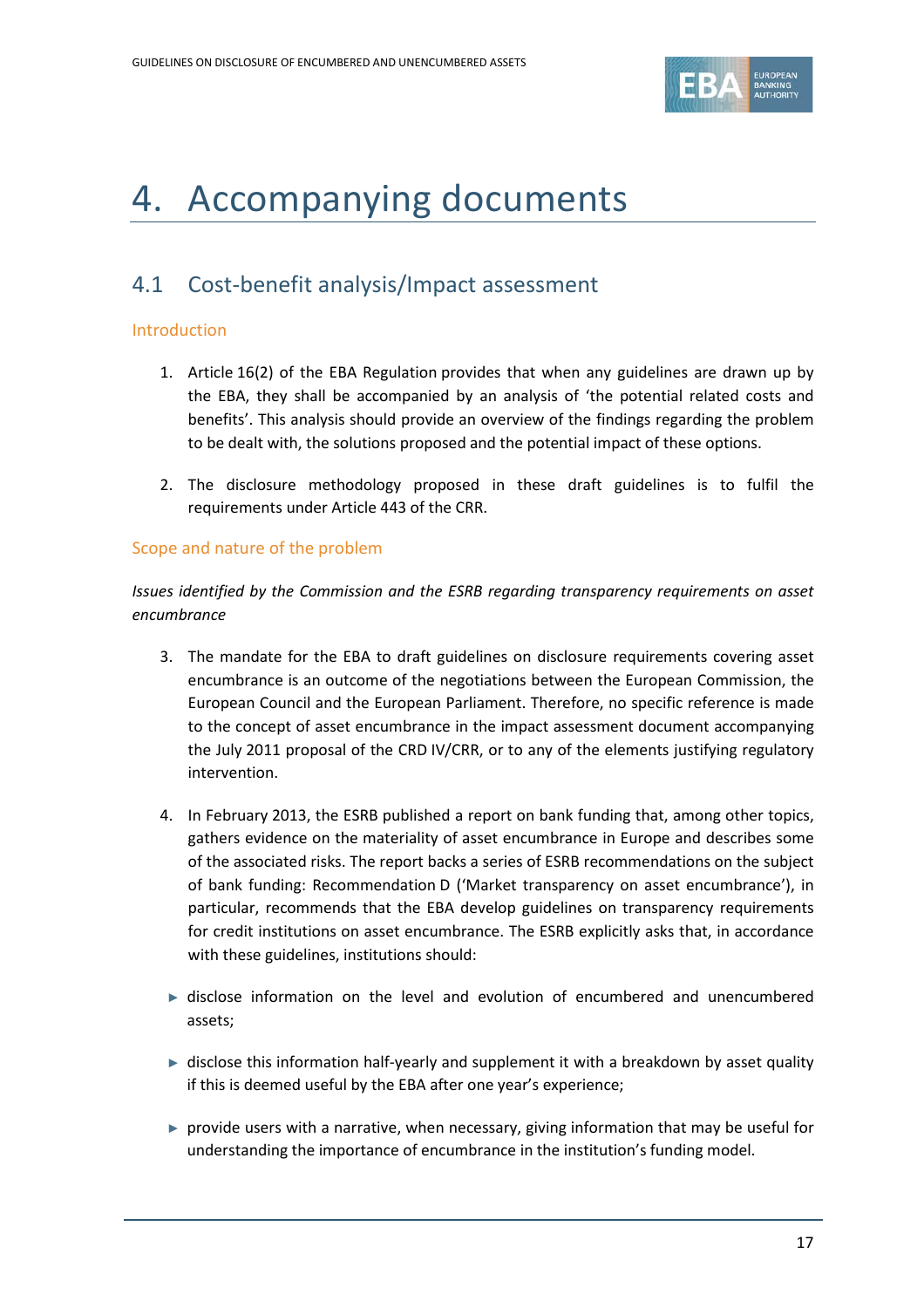

5. Current disclosure requirements on asset encumbrance in the accounting and regulatory frameworks are not comprehensive, especially regarding unencumbered assets available for encumbrance, common definitions and common presentation. This variety in granularity and presentation of disclosures has resulted in difficulties for users in assessing and comparing the level of asset encumbrance in EU institutions.

### *Objectives of the guidelines*

- 6. The guidelines specify the format of the templates that credit institutions should use and which information they should report. The requirements proposed in these guidelines aim to achieve the following:
	- (1) to provide a disclosure framework and applicable definitions that are as uniform as possible, in order to allow meaningful and clear comparisons between institutions;
	- (2) to provide sufficient granularity in reporting so that users of the information have enough elements to assess the levels of encumbrance of the assets held by the institutions.

### Technical options considered

- 7. The EBA has reviewed the existing disclosure requirements in the CRR and in the accounting frameworks (IFRS 7 and Council Directive 86/635). It also considered recommendations issued by the EDTF in its October 2012 report. This was to ensure there was consistency between the guidelines and the disclosure requirements, and therefore ease their implementation by institutions.
- 8. In addition, the reporting templates and requirements proposed in these guidelines follow the recommendations of the ESRB and have been adapted from the asset encumbrance reporting templates proposed by the EBA  $(^9)$  $(^9)$  $(^9)$ , with a view to achieving an adequate level of harmonisation in content and presentation of disclosures. For this reason, very few technical options were available for discussion for these guidelines.
- 9. The disclosure templates drawn up by the EBA have been adapted to fit the requirements of the ESRB as follows:
- ► **Assets of the reporting institution** this template shows the split between encumbered and unencumbered assets by type of assets.
- ► **Collateral received –** this template covers collateral received and own securities issued by an institution and is also split between encumbered and unencumbered assets.
- ► **Associated liabilities**  this template covers the amount of selected financial liabilities.

<span id="page-17-0"></span>**<sup>(</sup> 9 ) EUROPEAN BANKING AUTHORITY, [DRAFT TS IN EBA/2013/ITS/02 ON SUPERVISORY REPORTING \(ASSET ENCUMBRANCE\),](http://www.eba.europa.eu/regulation-and-policy/supervisory-reporting/draft-implementing-technical-standard-on-supervisory-reporting-asset-encumbrance-) MARCH 2013.**  $\overline{a}$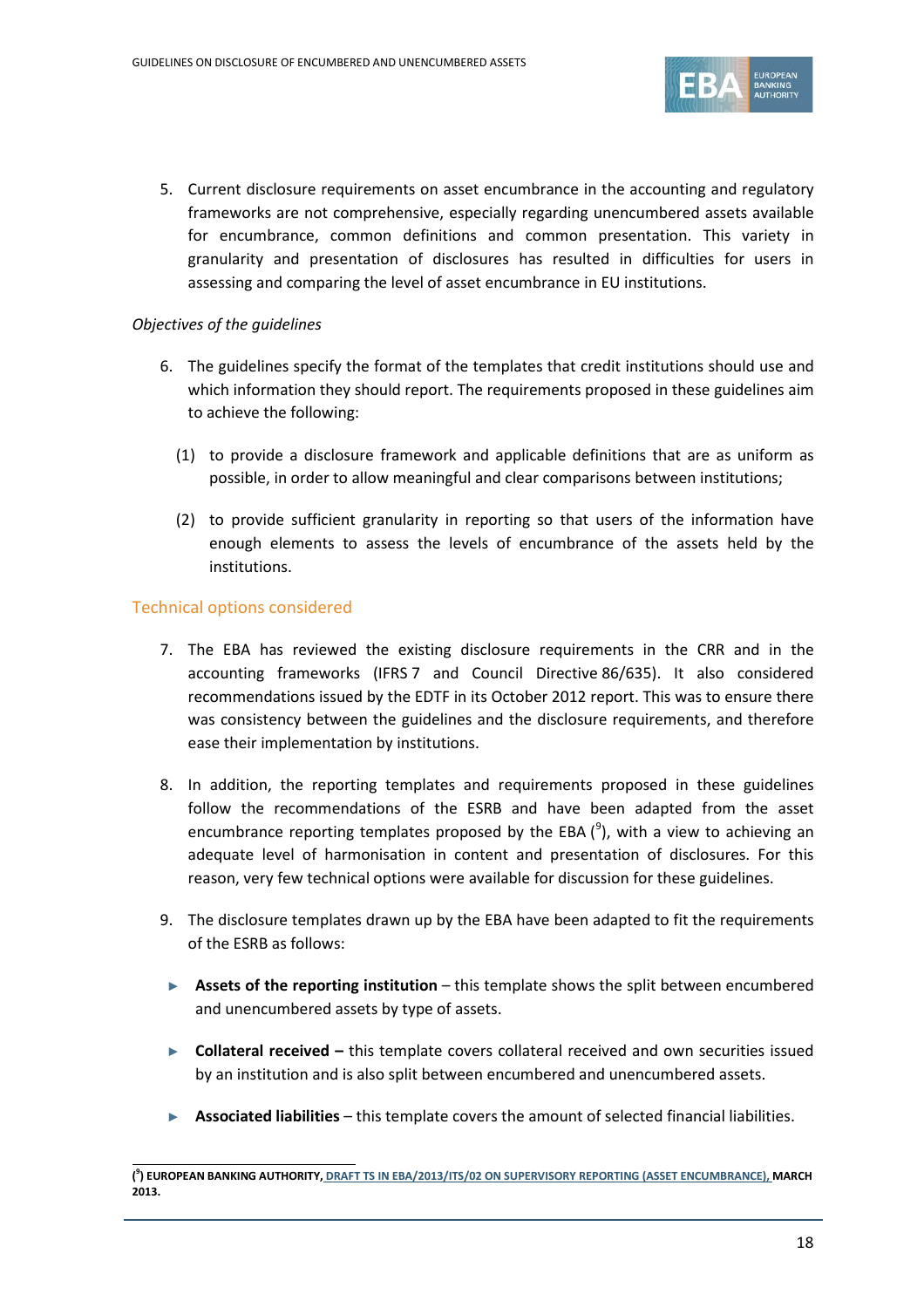

#### Benefits

- 10. The templates provided in the annex to these guidelines will provide investors and market analysts with a richer set of information regarding the levels of encumbrance and nonencumbrance of the assets held by an institution. This additional information should enable them to make better judgements regarding the funding practices of a particular institution and to compare them more easily with its peers, thereby increasing market discipline.
- 11. These guidelines are the first step of the disclosure framework, which will also educate investors to help them make more informed decisions.

#### **Costs**

- 12. The main costs for institutions will be related to setting up processes to produce the required disclosure templates. The costs will be driven by the complexity of the balance sheet of the institutions. However, because all of the information needed for the disclosure should have already been produced to fill the regulatory reporting templates on asset encumbrance, the EBA expects the direct compliance costs to be minimal.
- 13. However, a mandatory disclosure regime may increase pro-cyclicality, because information about increased asset encumbrance tends to raise the demand for collateral with a tight supply of high-quality collateral, at a time when banks need stable funding sources to maintain their lending to the economy. In order to alleviate this risk, these guidelines provide that the information should be disclosed based on the median value of the quarterly data of the reporting year rather than a 'point in time'. Nevertheless, central banks must retain the ability to undertake covert non-conventional liquidity support operations; the covert nature of these operations is critical to financial stability.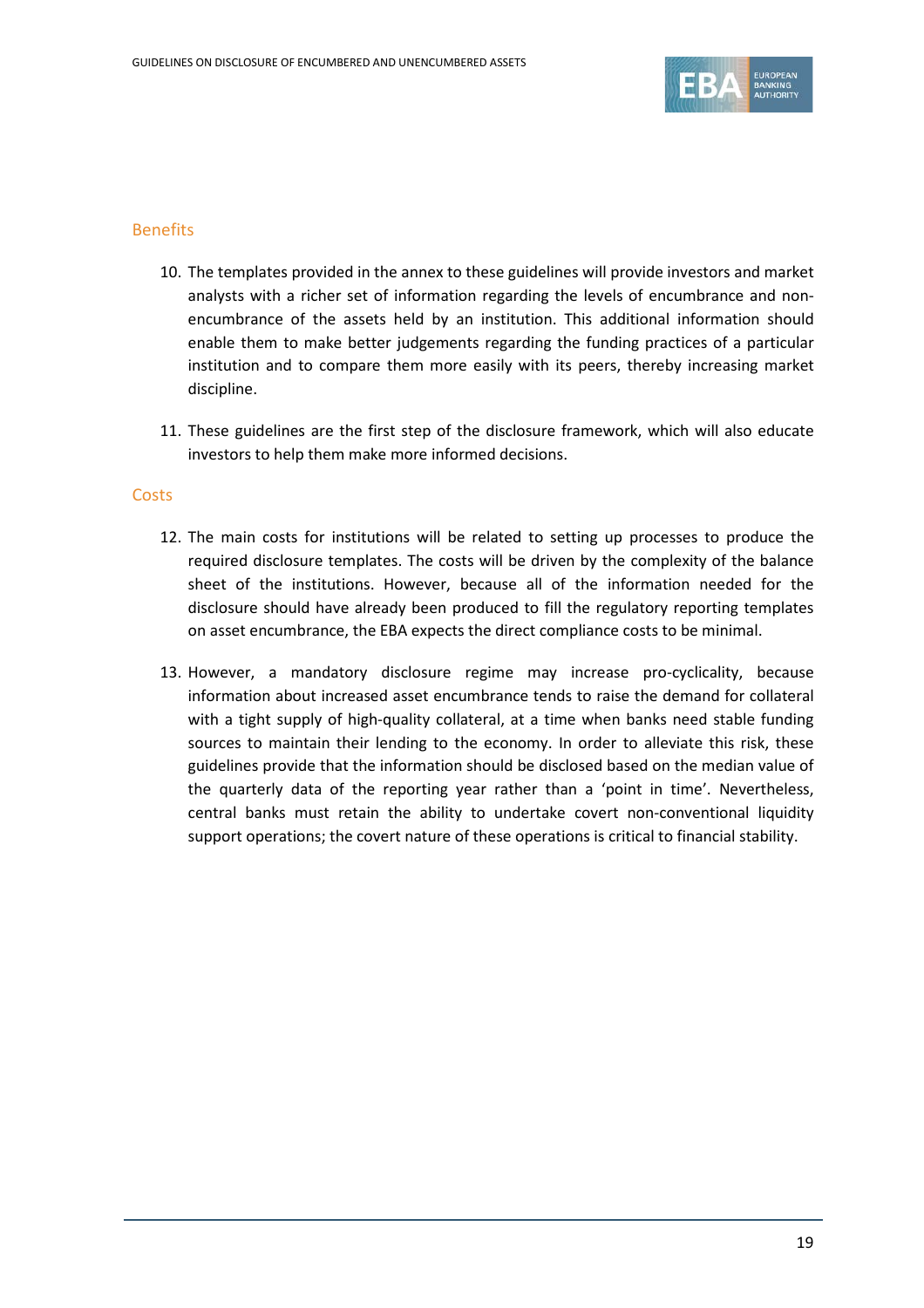

## 4.2 Views of the Banking Stakeholder Group (BSG)

The BSG welcomes the draft Guidelines and strongly supports all measures designed to enhance transparency and comparability regarding banks' balance sheet positions and especially regarding their liquidity, funding and solvency positions. The use of standardised templates that are based on the reporting templates makes it possible to compare institutions and minimises the costs of compliance.

The BSG considers Template A – Assets as the most important template and suggests a different breakdown by category: covered bonds, CCP margins, state guarantees, repo financing, Selfliquidating revolving liabilities, etc. The debt-equities distinction is not particularly informative and the 'Other assets' category is too generic and should be replaced by the ESRB distinction (cash, financial assets, hard assets). On the other hand, information in Template B – collateral received is less relevant and should be simply divided between secured and unsecured lending; breakdown by collateral type is less essential. Template C – sources of encumbrance is important. This should be disclosed and it should be mandatory to add details.

Levels of granularity should vary according to the systematic importance of institution; SMEs should not be required to provide more granular information than proposed in the consultation paper. The BSG also suggests a threshold for SMEs below which the information is considered non-material and disclosure should not be mandatory.

Information on emergency liquidity assistance (ELA) is highly sensitive and should be exempted, especially for SMEs. Disclosure of ELA might give rise to speculation and increase liquidity difficulties.

Regarding the methodology, median value is relatively simple to calculate and is preferred to point-in-time; however, a time-weighted six-month average would give a better view as there would be less scope for window-dressing. Disclosure frequency should match the general frequency of prudential disclosure; a time lag of six months is reasonable.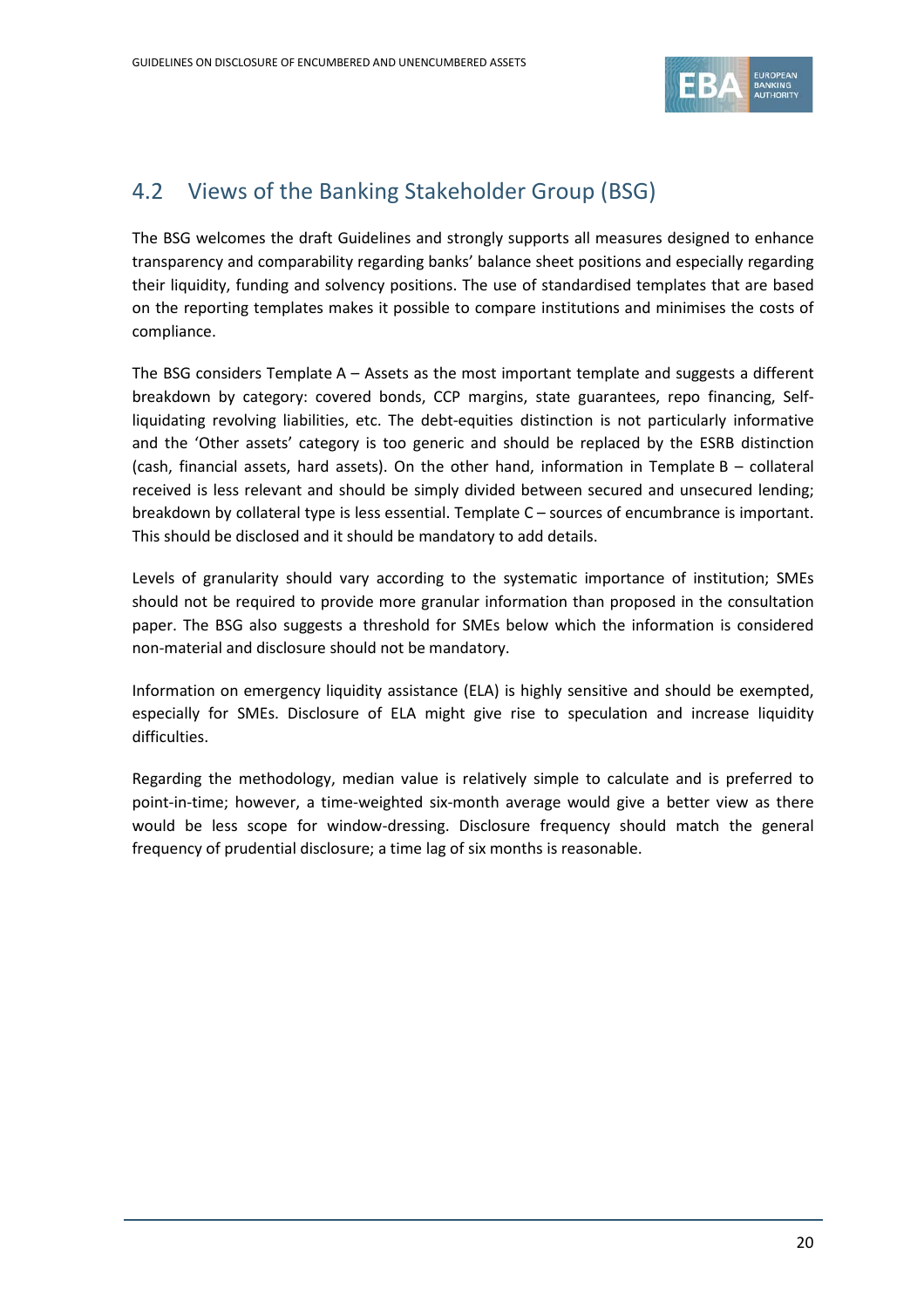

## 4.3 Feedback on the public consultation

The EBA publicly consulted on the draft proposal contained in this paper.

The consultation period lasted for 3 months and ended on 20 March 2014. A total of 29 responses were received, of which 23 were published on the EBA website.

This paper presents a summary of the key points and other comments arising from the consultation, the analysis and discussion triggered by these comments and the actions taken to address them if deemed necessary.

In many cases, several industry bodies made similar comments or the same body repeated its comments in the response to different questions. In these cases, the comments, and the EBA's analysis are included in the section of this paper where the EBA considers them most appropriate.

Changes to the draft guidelines have been incorporated as a result of the responses received during the public consultation.

### **Summary of key issues and the EBA's response**

The majority of the respondents welcomed the draft guidelines noting that it would allow investors to have more accurate information on the financial situation of institutions by introducing harmonised requirements and increasing comparability.

Respondents welcomed the alignment with the implementing technical standards on supervisory reporting on asset encumbrance and stressed the need to align to the other existing standards such as IFRS, ESRB Recommendations and EDTF work in order avoid extra burden on the institutions.

Some respondents wanted more clarity on the scope of consolidation, noting that it should be the accounting scope to avoid confusion. However, as these disclosure requirements are part of Pillar III, they are closely linked to the relevant provisions in the CRR and not to the disclosure requirements in the financial statements, so the EBA finds that the prudential scope is valid. Nevertheless, the scope of consolidation has been clarified and aligned to mirror fully the personal scope of Part Eight of the CRR.

Respondents all rejected the proposed approach that 'public disclosures assets and matching liabilities encumbered to central banks via ELA shall be reported as unencumbered'. Most respondents considered the proposed representation as factually misleading. They stated that this approach might result in public disclosures that show available collateral levels increasing in stressed banks. The EBA believes that it must not give out misleading information and therefore has decided to include all central bank operations including ELA in the disclosures.

Overall investors almost universally preferred a higher level of transparency whereas the institutions believed that the proposed level of granularity was sufficient or even too granular.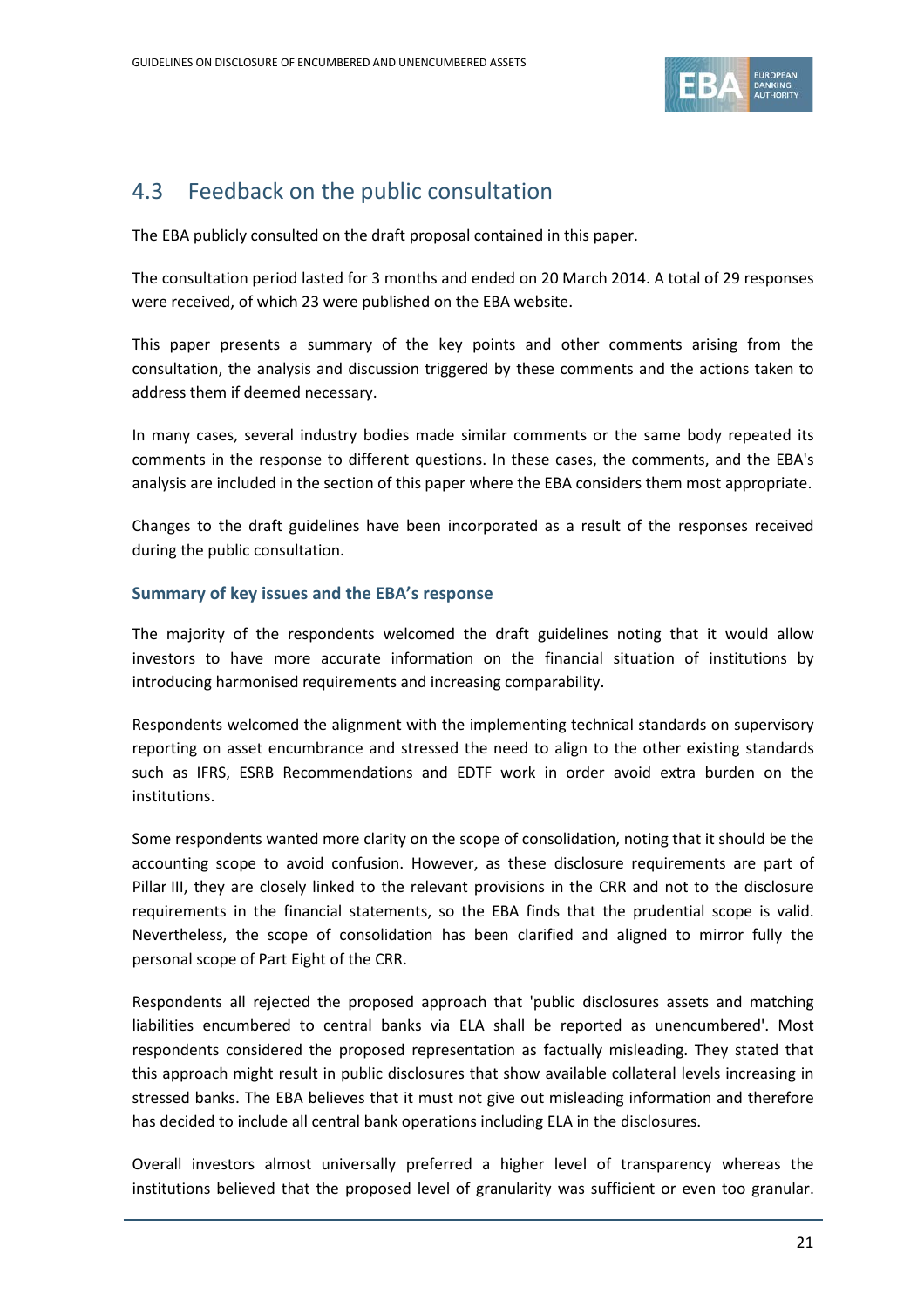

The EBA has to find a balance between the demand for transparency and financial stability. Furthermore, considering the responses on ELA, the EBA believes it is more important to provide correct information than to increase the granularity of the templates at this stage. As such, banks will be required to disclose encumbrance arising from all operations with central banks (including ELA's) at a reduced level of granularity. This is also in line with the ESRB recommendation

The EBA had proposed that both the market and nominal value of collateral received or of own debt securities issued that are not available for encumbrance would be disclosed in Template B. Respondents argued that market value is more informative, especially in stress situations but nominal value in combination with fair value amounts would implicitly disclose the level of haircuts applied. The EBA has therefore decided not to request the nominal values to be disclosed at this stage. Furthermore, a new provision has been included to allow competent authorities to waive the requirement to disclose Template B if the competent authority deems that liquidity assistance in the form of collateral swaps could be detected.

The information in Template C was considered valuable by several respondents but banks considered it too sensitive. The EBA has amended Template C so that only the carrying amount of liabilities associated with encumbered assets and collateral received would be disclosed. The information required under Template D has also been revised to include securities lending and repo activities, as suggested by many of the respondents.

The EBA had proposed that the information be disclosed based on median values of at least quarterly data to avoid window-dressing and to ensure that sporadic spikes of encumbrance due to liquidity assistance from central banks would be smoothed out. Even though the responses were mixed and some respondents preferred point-in-time disclosure as in reporting, the EBA believes that median values best reflect the ESRB's recommendation. However, since the reporting of asset encumbrance will only apply as of 31 December 2014, the banks may choose to disclose the point-in-time data for the first disclosure, subject to approval by the competent authority, to reduce the operational burden.

Finally, the six-month time lag proposed by the EBA was generally accepted; respondents noted that a shorter maximum lag would be more useful but given the sensitivity of the information, a maximum six months after the publication of annual reports is considered appropriate. The EBA has therefore not amended the time lag but has clarified that the information should be disclosed in conjunction with the date of reference of the financial statements.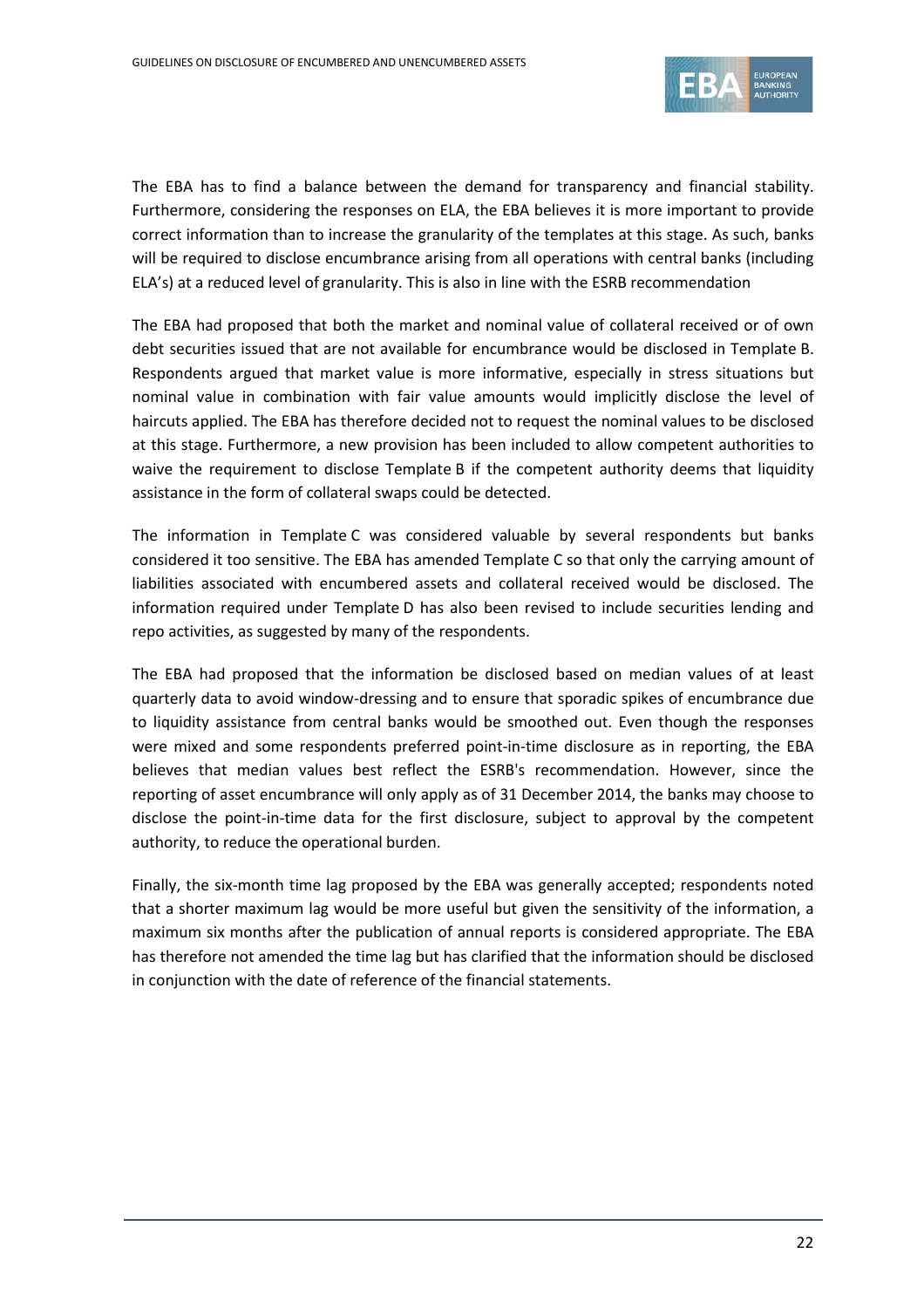

#### **Summary of responses to the consultation and the EBA's analysis**

| <b>Comments</b>         | <b>Summary of responses received</b>                                                                                                                                                                                                                                                                                    | <b>EBA analysis</b>                                                                                                                                                                                                            | <b>Amendments to</b><br>the proposals |
|-------------------------|-------------------------------------------------------------------------------------------------------------------------------------------------------------------------------------------------------------------------------------------------------------------------------------------------------------------------|--------------------------------------------------------------------------------------------------------------------------------------------------------------------------------------------------------------------------------|---------------------------------------|
| <b>General comments</b> |                                                                                                                                                                                                                                                                                                                         |                                                                                                                                                                                                                                |                                       |
|                         | The majority of respondents welcome the draft<br>guidelines on disclosure of encumbered and<br>unencumbered assets. This framework would<br>allow investors to have more accurate information<br>on the institutions' financial situation by<br>introducing harmonised requirements<br>and<br>increasing comparability. |                                                                                                                                                                                                                                |                                       |
|                         |                                                                                                                                                                                                                                                                                                                         | The corrected the component of the search of the correct of contract of the following discussion of the contract of the contract of the contract of the contract of the contract of the contract of the contract of the contra |                                       |

Some respondents said that transparency must go hand in hand with the increased burden on unsecured lenders in light of the recovery and resolution framework and the bail-in requirements. In these terms, more symmetry of information between regulators and private unsecured creditors is needed. Other respondents mentioned that there should be a balance between providing investors with useful information and avoiding an excessive reporting burden. In addition, respondents also indicated that it is important to find a balance between the granularity of disclosure and the potential systemic risk caused by the disclosure of information.

Increased transparency is one of the main goals of No amendments. the proposed transparency regime. Nevertheless, some techniques must be introduced to prevent sensitive information with a potential systemic effect from being disclosed in an inappropriate manner.

Level of disclosure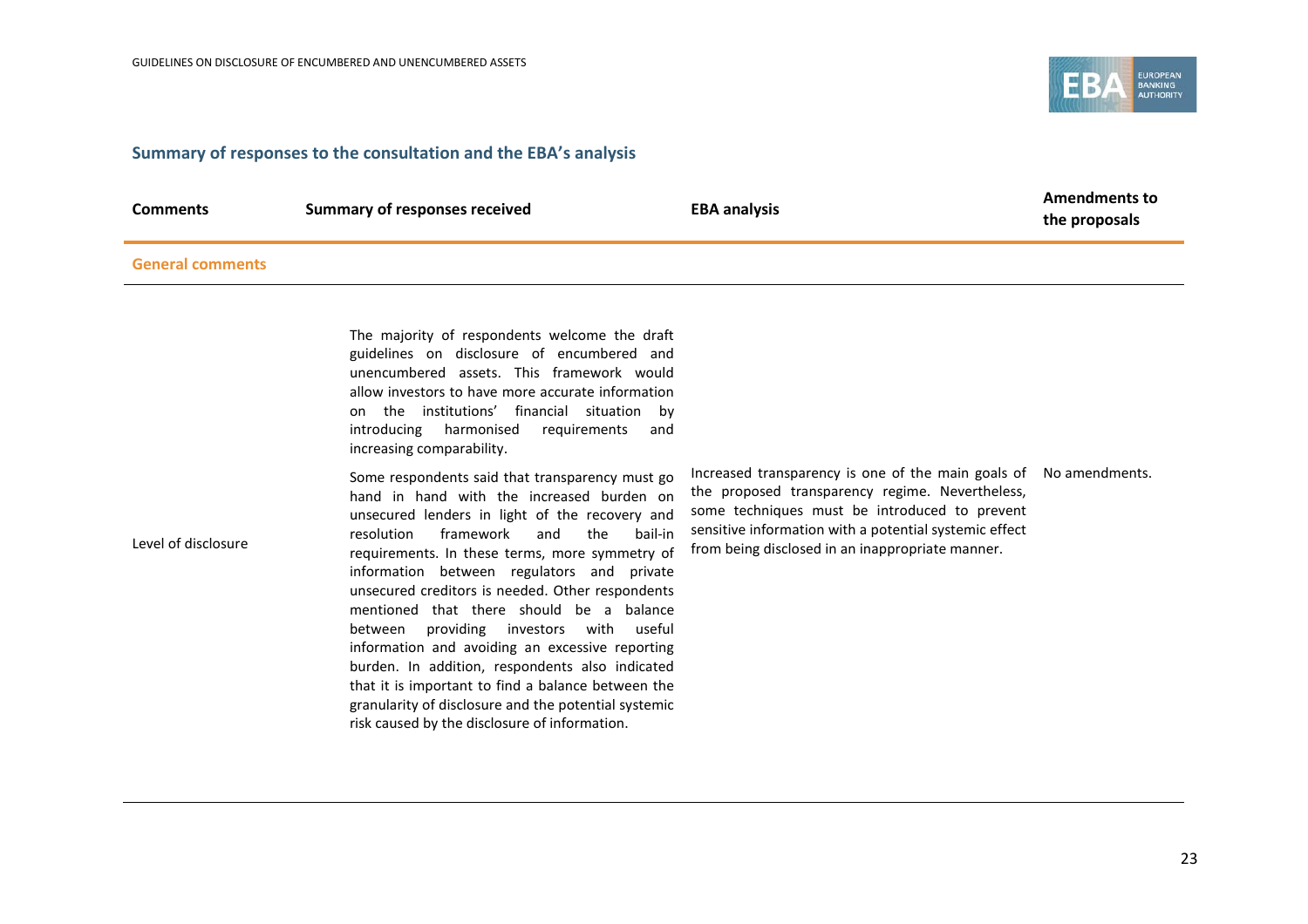

| <b>Comments</b>     | <b>Summary of responses received</b>                                                                                                                                                                                                                                                                                                                                                                                                                                                                                                                                                                                                                                                                                                                                                                          | <b>EBA analysis</b>                                                                                                                                                                                                                                                                                                                                                                               | <b>Amendments to</b><br>the proposals                                                                                                                                                                                                                                                                                         |
|---------------------|---------------------------------------------------------------------------------------------------------------------------------------------------------------------------------------------------------------------------------------------------------------------------------------------------------------------------------------------------------------------------------------------------------------------------------------------------------------------------------------------------------------------------------------------------------------------------------------------------------------------------------------------------------------------------------------------------------------------------------------------------------------------------------------------------------------|---------------------------------------------------------------------------------------------------------------------------------------------------------------------------------------------------------------------------------------------------------------------------------------------------------------------------------------------------------------------------------------------------|-------------------------------------------------------------------------------------------------------------------------------------------------------------------------------------------------------------------------------------------------------------------------------------------------------------------------------|
| Operational burden  | Some respondents stated that to achieve<br>transparency in this area, a gradual approach is<br>needed, based on best practices and existing<br>reporting templates, which would allow easy<br>mapping to minimise the reporting burden.<br>Many respondents mentioned that alignment as<br>close as possible to the existing standards such as<br>IFRS, the ESRB recommendations, and the work of<br>EDTF is needed to minimise the additional<br>reporting burden on banks. One respondent added<br>that updates from IFRS 12 have not been taken<br>into account. Some respondents welcomed the<br>EBA's approach for alignment with the existing<br>implementing standards on supervisory asset<br>encumbrance reporting.                                                                                  | The level of disclosed information as proposed in the<br>consultation paper is based on the asset<br>encumbrance reporting templates. From this point<br>of view, the disclosure templates will impose<br>minimal burden to the banks. In any case the<br>disclosure requirements are not supposed to go<br>beyond the supervisory reporting templates in terms<br>of indicators and granularity. | No amendments.                                                                                                                                                                                                                                                                                                                |
| Scope of guidelines | Some respondents state that the scope of<br>consolidation<br>should<br>adjusted.<br>be<br>The<br>consolidation scope should be the accounting<br>scope. The current disclosure requirements in the<br>annual report are based on accounting<br>consolidation, whereas the EBA Guideline is based<br>on a regulatory consolidation. Disclosing similar<br>information under different scopes could be<br>confusing and reconciliation may be needed. One<br>respondent said that the scope should be<br>redefined as the current scope is disproportionate<br>in terms of banks that are exempted from<br>disclosure on a solo level. One respondent argued<br>that it is not clear whether accounting or<br>regulatory figures should be used. Another<br>respondent said that the location of the disclosure | The asset encumbrance disclosure requirements are<br>closely linked to the Pillar III provisions and not to<br>the disclosure requirements in the financial<br>statements. Based on this, the prudential scope of<br>consolidation is clearly valid.                                                                                                                                              | The asset<br>encumbrance<br>disclosure<br>requirement has<br>been aligned to<br>reflect fully the<br>personal scope of<br>Part Eight pursuant<br>to Article 6(3) of the<br>CRR (i.e. no<br>disclosure at the<br>solo level for<br>subsidiaries included<br>in disclosure at the<br>consolidated level),<br>change to Title I, |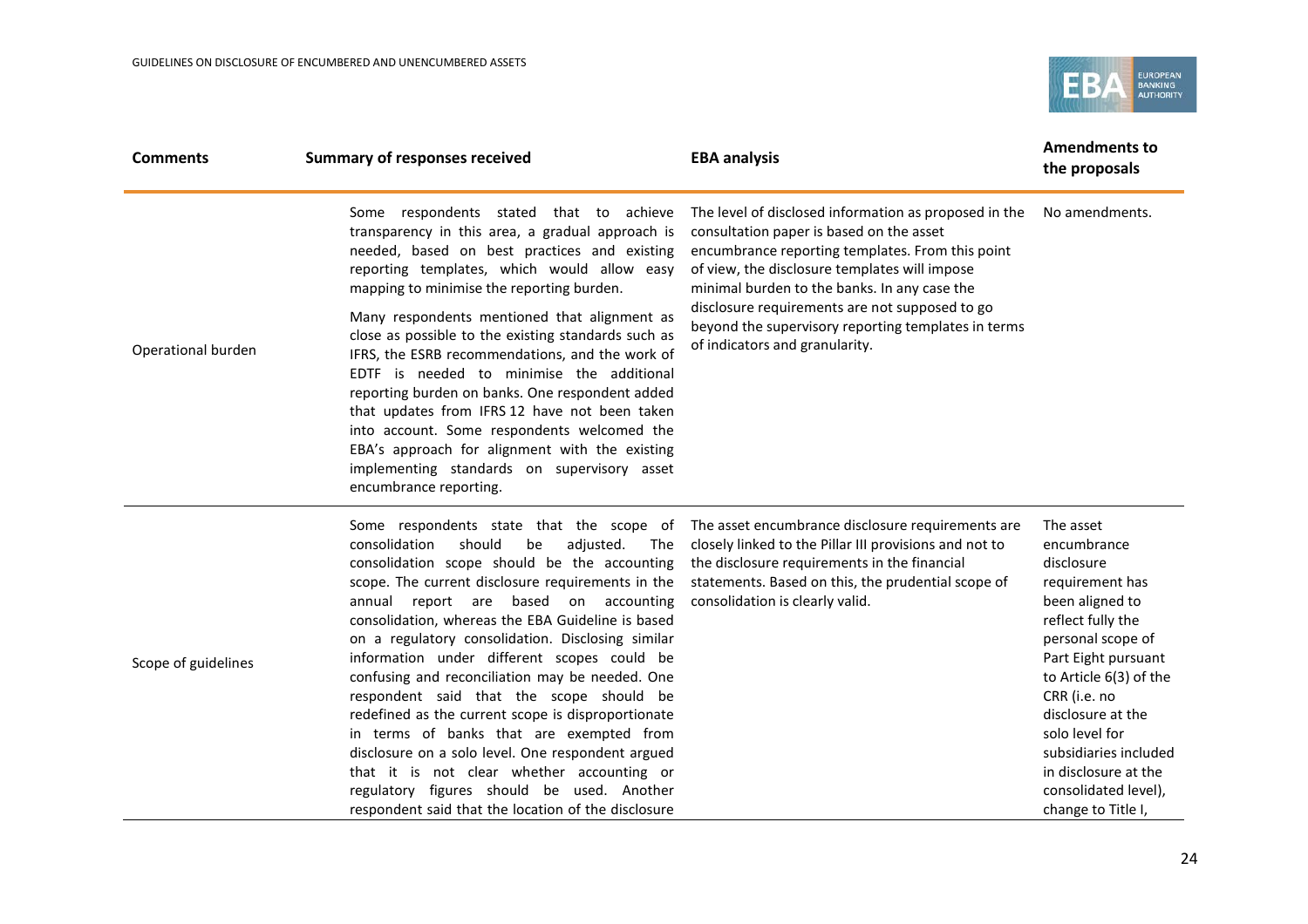

| <b>Comments</b>                                              | <b>Summary of responses received</b>                                                                                                                                                                                                                                                                                                                                                                                                                                                                                                                                                                                                                     | <b>EBA analysis</b>                                                                                                                             | <b>Amendments to</b><br>the proposals |
|--------------------------------------------------------------|----------------------------------------------------------------------------------------------------------------------------------------------------------------------------------------------------------------------------------------------------------------------------------------------------------------------------------------------------------------------------------------------------------------------------------------------------------------------------------------------------------------------------------------------------------------------------------------------------------------------------------------------------------|-------------------------------------------------------------------------------------------------------------------------------------------------|---------------------------------------|
|                                                              | should not be specified. Flexibility should be<br>retained by the banks and the location of<br>disclosure and scope of consolidation should be<br>consistent.                                                                                                                                                                                                                                                                                                                                                                                                                                                                                            |                                                                                                                                                 | point 1.                              |
| Principle of proportionality                                 | Some respondents suggested that under the<br>principle of proportionality the disclosure<br>requirement for small- and medium-sized<br>institutions should not be more granular than that<br>for supervisory purposes as any additional<br>information would increase the compliance costs.<br>Some respondents argued that the EBA should<br>minimise the reporting burden as the framework is<br>not appropriate and too burdensome with minor<br>benefits. On the other hand, one respondent<br>mentioned that disclosure principles based on<br>materiality should be avoided as this might<br>undermine the transparency required by the<br>market. | As the disclosure requirements are based on the<br>reporting templates and do not go beyond them, the<br>compliance burden should be minimal.   | No amendments.                        |
| <b>Disclosure</b><br>of<br>emergency<br>liquidity assistance | Some respondents mentioned that the guidelines<br>must be clear and must not leave any room for<br>interpretation and doubts as any uncertainties<br>could provoke a negative market reaction.<br>Similarly, another respondent said that a global<br>definition of encumbrance would be good, because<br>the current one is open to interpretation. One<br>respondent mentioned that position-sensitive<br>should<br>information<br>be<br>avoided.<br>Another<br>respondent mentioned that once information is<br>disclosed to the market, it will be difficult to stop                                                                                 | To clarify the requirements, some redrafting was<br>done, especially in the context of liquidity assistance<br>received from the central banks. | Change to Title I,<br>points 4 and 5. |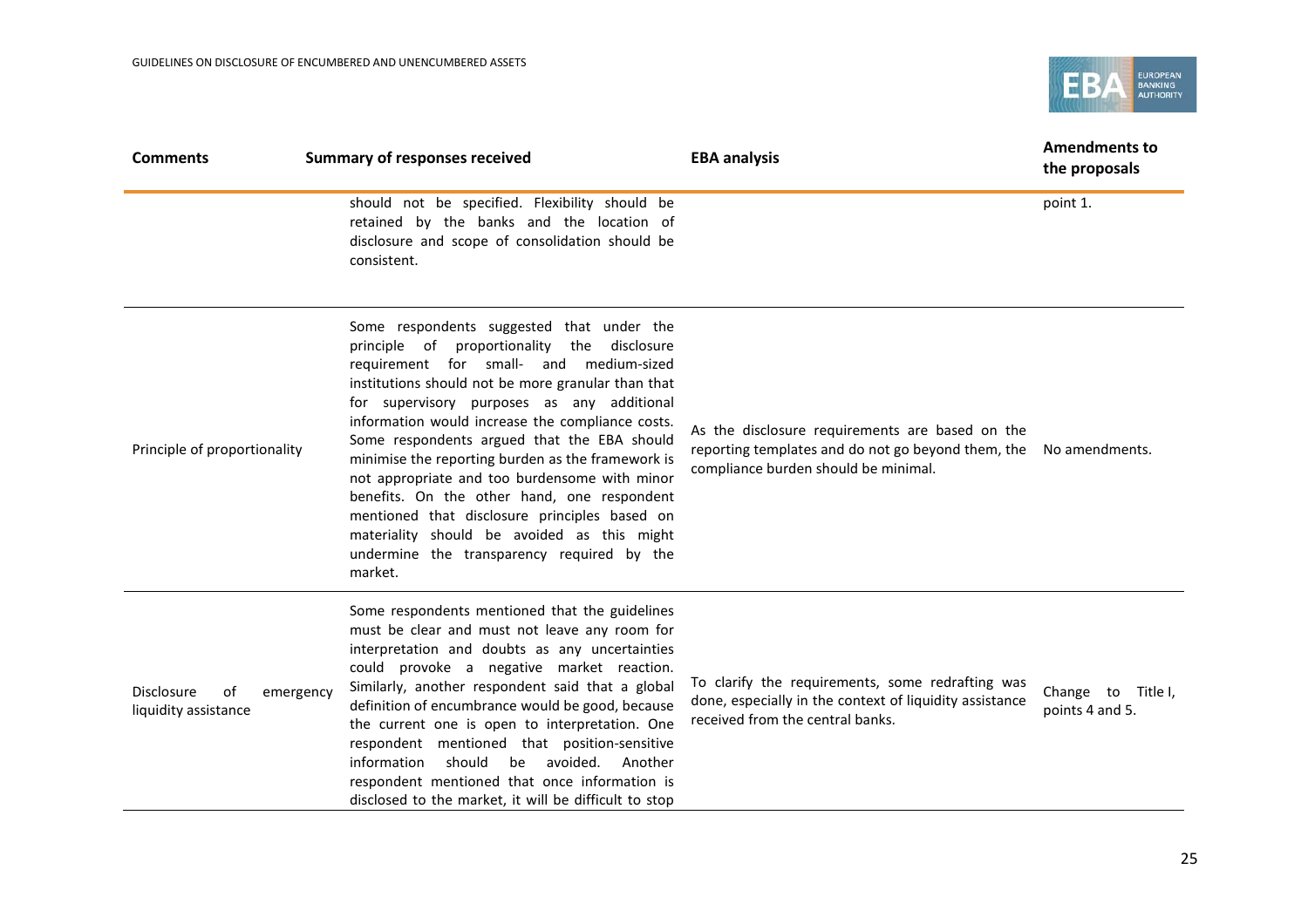

| <b>Comments</b>       | <b>Summary of responses received</b>                                                                                                                                                                                                                                                                                                                                                                                                                                                                                                                                                                                                                                                                            | <b>EBA analysis</b>                                                                                                                                                                                                                                                                                                                                                                                                                                                                                                                                            | <b>Amendments to</b><br>the proposals                                          |
|-----------------------|-----------------------------------------------------------------------------------------------------------------------------------------------------------------------------------------------------------------------------------------------------------------------------------------------------------------------------------------------------------------------------------------------------------------------------------------------------------------------------------------------------------------------------------------------------------------------------------------------------------------------------------------------------------------------------------------------------------------|----------------------------------------------------------------------------------------------------------------------------------------------------------------------------------------------------------------------------------------------------------------------------------------------------------------------------------------------------------------------------------------------------------------------------------------------------------------------------------------------------------------------------------------------------------------|--------------------------------------------------------------------------------|
|                       | disclosing that information in the future.                                                                                                                                                                                                                                                                                                                                                                                                                                                                                                                                                                                                                                                                      |                                                                                                                                                                                                                                                                                                                                                                                                                                                                                                                                                                |                                                                                |
| Narrative information | Some respondents said that Template D would be<br>less comprehensive if it stays in an open text<br>format and that institutions should not disclose<br>information on liquidity assistance from central<br>banks whether positive or negative. This could<br>comparability. Another<br>respondent<br>reduce<br>that narrative<br>information on<br>proposed<br>encumbrance should be disclosed only when<br>relevant (similar to the ESRB recommendations).<br>One respondent added that specifications for the<br>sources of encumbrance are needed in Template C.<br>The same respondent said also that specifications<br>for every single cell have to be elaborated.                                       | The narrative in Template D is intended to<br>encompass aspects and more specific information,<br>not covered by the other templates. Open text<br>format does reduce the comparability of<br>information, but it is complementary to the other<br>requirements and also provides an opportunity for<br>the banks to disclose more information if necessary.<br>It has been clarified that the narrative information<br>must not refer to the existence or non-existence of<br>central bank liquidity assistance toward the<br>institution/consolidated group. | Change to Title II,<br>point 8.                                                |
|                       | Responses to questions in Consultation Paper EBA/CP/2013/48                                                                                                                                                                                                                                                                                                                                                                                                                                                                                                                                                                                                                                                     |                                                                                                                                                                                                                                                                                                                                                                                                                                                                                                                                                                |                                                                                |
| Question 1.           | Overall, investors almost all preferred a higher<br>level of transparency, whereas respondents from<br>banks believed that the current level of disclosure<br>is sufficient or too granular and they referred to<br>extra operational burdens and the sensitivity of the<br>information<br>Half of the respondents preferred guidelines with<br>more granular disclosure requirements. Proposals<br>made frequently by these respondents were to<br>implement a more granular breakdown of assets<br>by balance-sheet category (separate categories for<br>covered bonds, government bonds, corporate<br>bonds, central bank, supranational debt), and, in<br>particular, increase granularity for unencumbered | The EBA has to find a balance between the demand<br>for transparency and financial stability. Furthermore,<br>considering the responses on ELA, the EBA believes it<br>is more important to provide correct information<br>than to increase the granularity of the templates at<br>this stage. As such, banks will be required to disclose<br>encumbrance arising from all operations with central<br>banks (including ELA's) at a reduced level of<br>granularity.<br>This is also in line with the ESRB recommendation.                                      | Change to Title I,<br>points 4 and 5, and<br>Title II, points 2, 4<br>and $5.$ |

assets and consider individual circumstances, for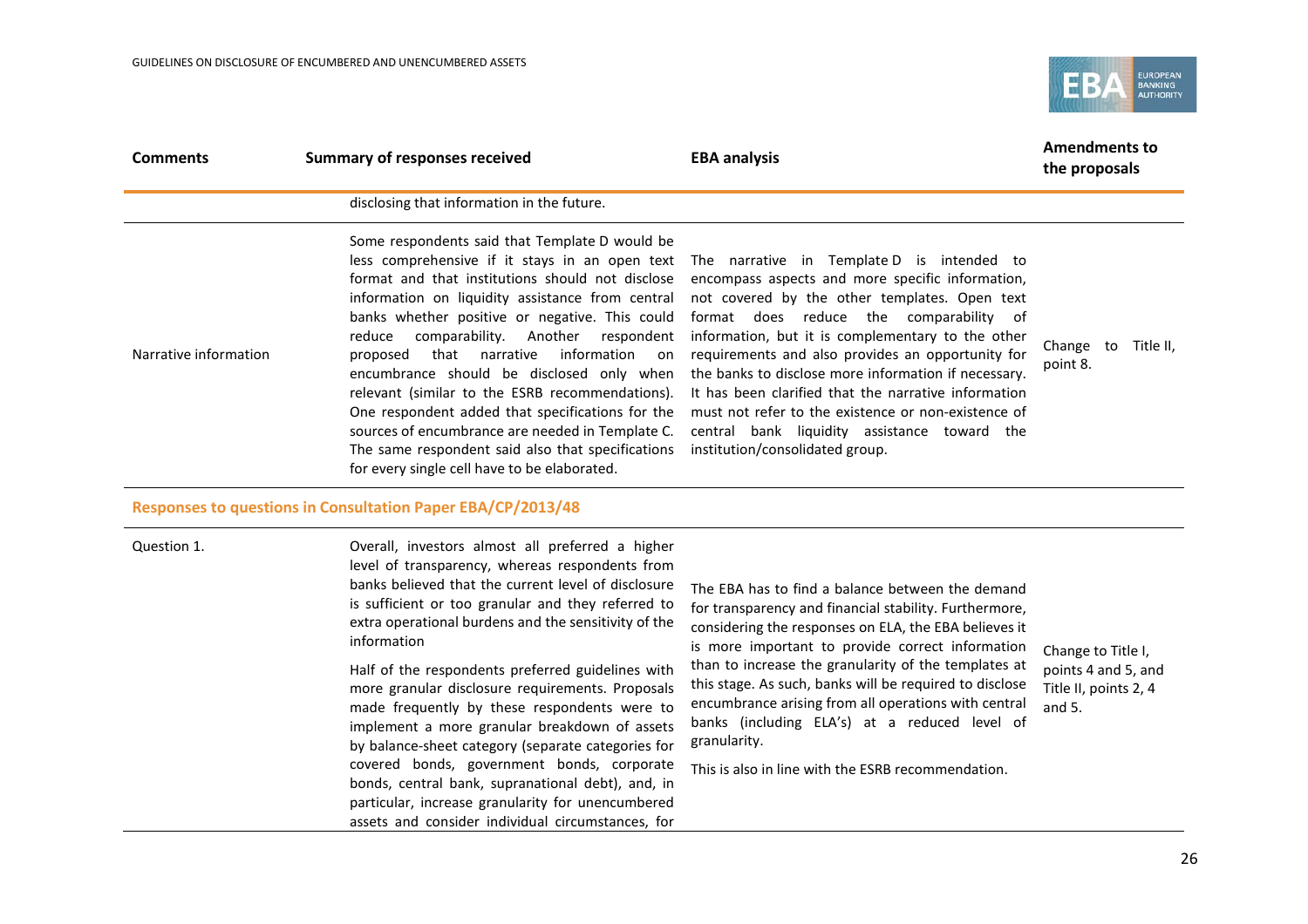

| <b>Comments</b> | <b>Summary of responses received</b>                                                                                                                                                                                                                                                                                                                                                                                                                                                                                                                                                                                                                                                                                               | <b>EBA analysis</b>                                                                                                                                                                                                                                                                                                              | <b>Amendments to</b><br>the proposals |
|-----------------|------------------------------------------------------------------------------------------------------------------------------------------------------------------------------------------------------------------------------------------------------------------------------------------------------------------------------------------------------------------------------------------------------------------------------------------------------------------------------------------------------------------------------------------------------------------------------------------------------------------------------------------------------------------------------------------------------------------------------------|----------------------------------------------------------------------------------------------------------------------------------------------------------------------------------------------------------------------------------------------------------------------------------------------------------------------------------|---------------------------------------|
|                 | example, via introducing derogations for smaller<br>banks.                                                                                                                                                                                                                                                                                                                                                                                                                                                                                                                                                                                                                                                                         |                                                                                                                                                                                                                                                                                                                                  |                                       |
|                 | On the other hand, many respondents, in<br>particular, the banks, considered the proposed<br>granularity sufficient or too high. Their main<br>reasons were that the information at issue is very<br>sensitive and a more granular disclosure would<br>require significant bank resources.                                                                                                                                                                                                                                                                                                                                                                                                                                         |                                                                                                                                                                                                                                                                                                                                  |                                       |
|                 | Many respondents believed that the EBA should<br>disclosure<br>with<br><b>EDTF</b><br>the<br>the<br>align<br>recommendations to give banks the ability to tailor<br>the disclosure to fit it to their risk and asset profile.                                                                                                                                                                                                                                                                                                                                                                                                                                                                                                      |                                                                                                                                                                                                                                                                                                                                  |                                       |
| Question 2.     | In accordance with the responses to question 1,<br>most respondents representing the buy-side<br>preferred more information on the quality of<br>assets to be included in the disclosure. Proposals<br>made frequently by these respondents were to<br>distinguish between 'investment grade' and 'below<br>investment grade', to base the asset quality on<br>ratings and to align it to the HQLA categories.<br>Most of the respondents representing banks were<br>against the inclusion on information on the quality<br>of assets in the disclosure. Their main reasons<br>included i) no uniformly defined quality indicator;<br>ii) the information is very sensitive; and iii) reliance<br>on ratings should be restricted. | Following the responses to question 1 and with<br>reference to the fact that there is no accepted<br>neutral definition for the respective asset quality,<br>the EBA believes that there is no need to include also<br>information on the quality of assets at this stage.<br>This is also in line with the ESRB recommendation. | No change.                            |
|                 | Some respondents proposed that the EBA should<br>align its rules to the LCR regime, respectively<br>IFRS 7.                                                                                                                                                                                                                                                                                                                                                                                                                                                                                                                                                                                                                        |                                                                                                                                                                                                                                                                                                                                  |                                       |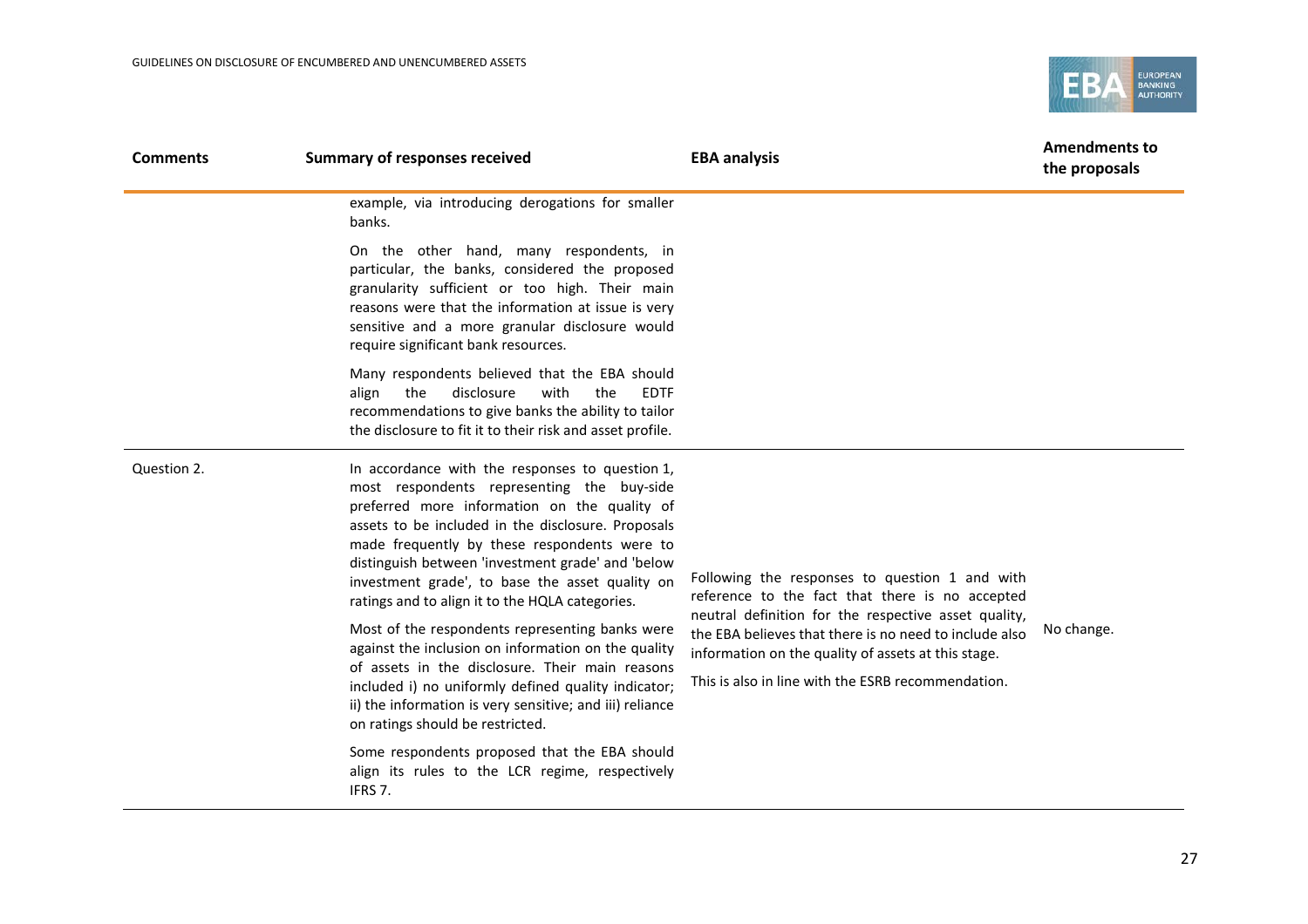

| <b>Comments</b> | <b>Summary of responses received</b>                                                                                                                                                                                                                                                                                                                                                                                                                                                                                                                                                                                                                                                                                                                                                                                                                                                                                                                                                                                                                                                                                                                                                                                                                                                                                           | <b>EBA analysis</b>                                                                                                                                                                                                                                                                                                                                                                                                                                                                                                                                                                                                                                                                                                                                                 | <b>Amendments to</b><br>the proposals                                           |
|-----------------|--------------------------------------------------------------------------------------------------------------------------------------------------------------------------------------------------------------------------------------------------------------------------------------------------------------------------------------------------------------------------------------------------------------------------------------------------------------------------------------------------------------------------------------------------------------------------------------------------------------------------------------------------------------------------------------------------------------------------------------------------------------------------------------------------------------------------------------------------------------------------------------------------------------------------------------------------------------------------------------------------------------------------------------------------------------------------------------------------------------------------------------------------------------------------------------------------------------------------------------------------------------------------------------------------------------------------------|---------------------------------------------------------------------------------------------------------------------------------------------------------------------------------------------------------------------------------------------------------------------------------------------------------------------------------------------------------------------------------------------------------------------------------------------------------------------------------------------------------------------------------------------------------------------------------------------------------------------------------------------------------------------------------------------------------------------------------------------------------------------|---------------------------------------------------------------------------------|
| Question 3.     | The unanimous opinion was to reject the approach<br>proposed that 'public disclosures assets and<br>matching liabilities encumbered to central banks<br>via ELA shall be reported as unencumbered'. Most<br>of the respondents considered the proposed<br>representation as factually misleading. They stated<br>that this approach might result in public<br>disclosures that showed available collateral levels<br>increasing at stressed banks.<br>Some respondents thought that the disclosure in<br>Template A could lead to the detection of the level<br>and evolution of assets of an institution<br>encumbered with a central bank. They considered<br>that the following situations might allow detection:<br>small- and medium-sized institutions that are less<br>complex; institutions without a large repo<br>business; if it was generally known that a bank was<br>dependent on central bank funding; if loans are<br>reported separately.<br>Other respondents believed that the disclosure in<br>Template A could not lead to the detection of the<br>level and evolution of assets of an institution<br>encumbered with a central bank. A few even<br>thought that concealing ELA should not be<br>permanent and all kinds of encumbrance to central<br>banks should be included in the appropriate totals. | The EBA believes that it cannot give misleading<br>information and therefore decided to fully include<br>ELA in the disclosure.<br>The EBA also believes that the disclosure<br>requirements in the Guidelines should ensure that<br>the detection of the level and evolution of assets of<br>an institution encumbered with a central bank via<br>liquidity assistance in and out of the asset<br>encumbrance disclosure is not possible.<br>Referring to question 1, the EBA has therefore<br>decided to decrease the level of granularity and to<br>ensure that institutions do not disclose any<br>information on liquidity assistance from central<br>banks in Template D, whether positive or negative.<br>This is also in line with the ESRB recommendation. | Change to Title I,<br>points 4 and 5, and<br>Title II, points 2, 4, 5<br>and 8. |
| Question 4.     | amount was not a relevant indicator and that<br>market value would be more informative,<br>especially during times of stress.<br>Other<br>respondents agreed with the proposal in the                                                                                                                                                                                                                                                                                                                                                                                                                                                                                                                                                                                                                                                                                                                                                                                                                                                                                                                                                                                                                                                                                                                                          | Some respondents argued that the nominal The EBA acknowledges Column 070 'Nominal<br>amount of collateral received or own debt securities<br>not available for encumbrance' in<br>issued<br>combination with Rows 020 and 030 will implicitly<br>disclose the level of applied haircuts and provide                                                                                                                                                                                                                                                                                                                                                                                                                                                                 | Change to<br>Template B.                                                        |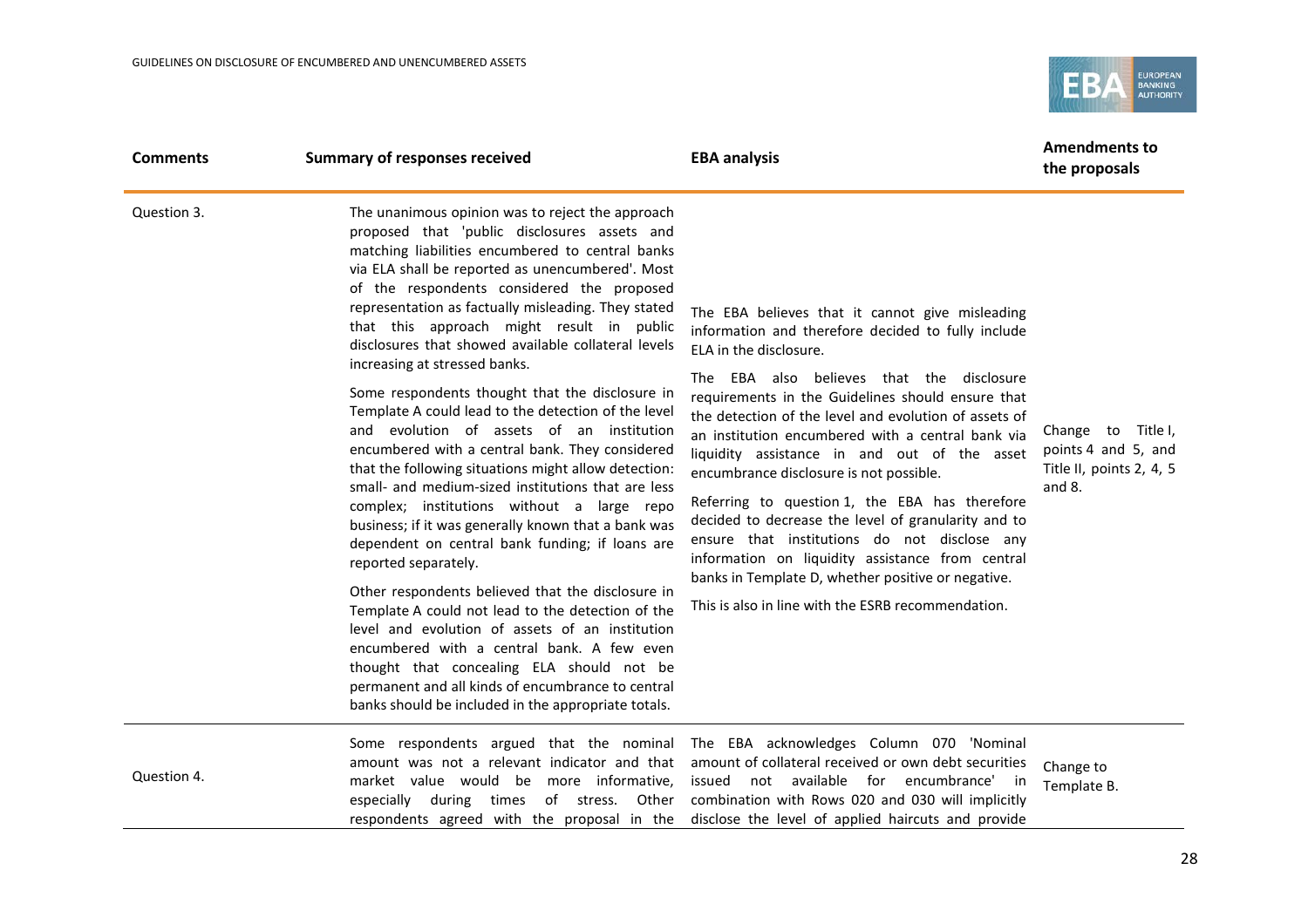

| <b>Comments</b> | <b>Summary of responses received</b>                                                                                                                                                                                                                                                                                                                                                                                                                                                                                                                                                                                                                 | <b>EBA analysis</b>                                                                                                                                                                                                               | <b>Amendments to</b><br>the proposals         |
|-----------------|------------------------------------------------------------------------------------------------------------------------------------------------------------------------------------------------------------------------------------------------------------------------------------------------------------------------------------------------------------------------------------------------------------------------------------------------------------------------------------------------------------------------------------------------------------------------------------------------------------------------------------------------------|-----------------------------------------------------------------------------------------------------------------------------------------------------------------------------------------------------------------------------------|-----------------------------------------------|
|                 | template disclosure. One respondent said that the<br>information is already available in the reporting<br>templates and is available for disclosure. Another<br>stated that such information might be useful, but<br>was not essential.                                                                                                                                                                                                                                                                                                                                                                                                              | information relating to the credit quality of the<br>collateral. The EBA decided to remove Column 070<br>'Nominal amount of collateral received or own debt<br>securities issued not available for encumbrance' at<br>this stage. |                                               |
|                 | One respondent stated that in Template B, rows<br>010 and 040 showed fair value, while row 070<br>required the nominal amount. This would implicitly<br>disclose the level of applied haircuts.                                                                                                                                                                                                                                                                                                                                                                                                                                                      | This is also in line with the ESRB recommendation.                                                                                                                                                                                |                                               |
|                 | Another argued that where the encumbrance was<br>simply not an option for technical reasons,<br>disclosure might lead to wrong conclusions.<br>Furthermore, it would be necessary to set out<br>criteria for designation as 'available for<br>encumbrance'. Some respondents suggested<br>reducing the differentiation to 'available for<br>encumbrance' and 'not available for encumbrance'<br>in Template B as it is not relevant for investors.<br>Another respondent proposed that disclosure of<br>own debt issued and packed to act as collateral<br>may be more beneficial from a liquidity point of<br>view and should be located elsewhere. |                                                                                                                                                                                                                                   |                                               |
|                 | Some respondents mentioned that it is not clear<br>what 'nominal amount of collateral received or<br>own debt issued not available for encumbrance' is<br>exactly, and that this category consists of two<br>elements and keeping it as one category does not<br>make sense.                                                                                                                                                                                                                                                                                                                                                                         |                                                                                                                                                                                                                                   |                                               |
| Question 5.     | Several respondents (on the banking<br>and<br>investment side of the industry) suggested that<br>there was little merit in credit institutions                                                                                                                                                                                                                                                                                                                                                                                                                                                                                                       | The changes made to Template A have also been<br>made in Template B. In particular, items in rows 140<br>and 220 asking for credit institutions to disclose the                                                                   | Additional provision<br>in Title II, point 4. |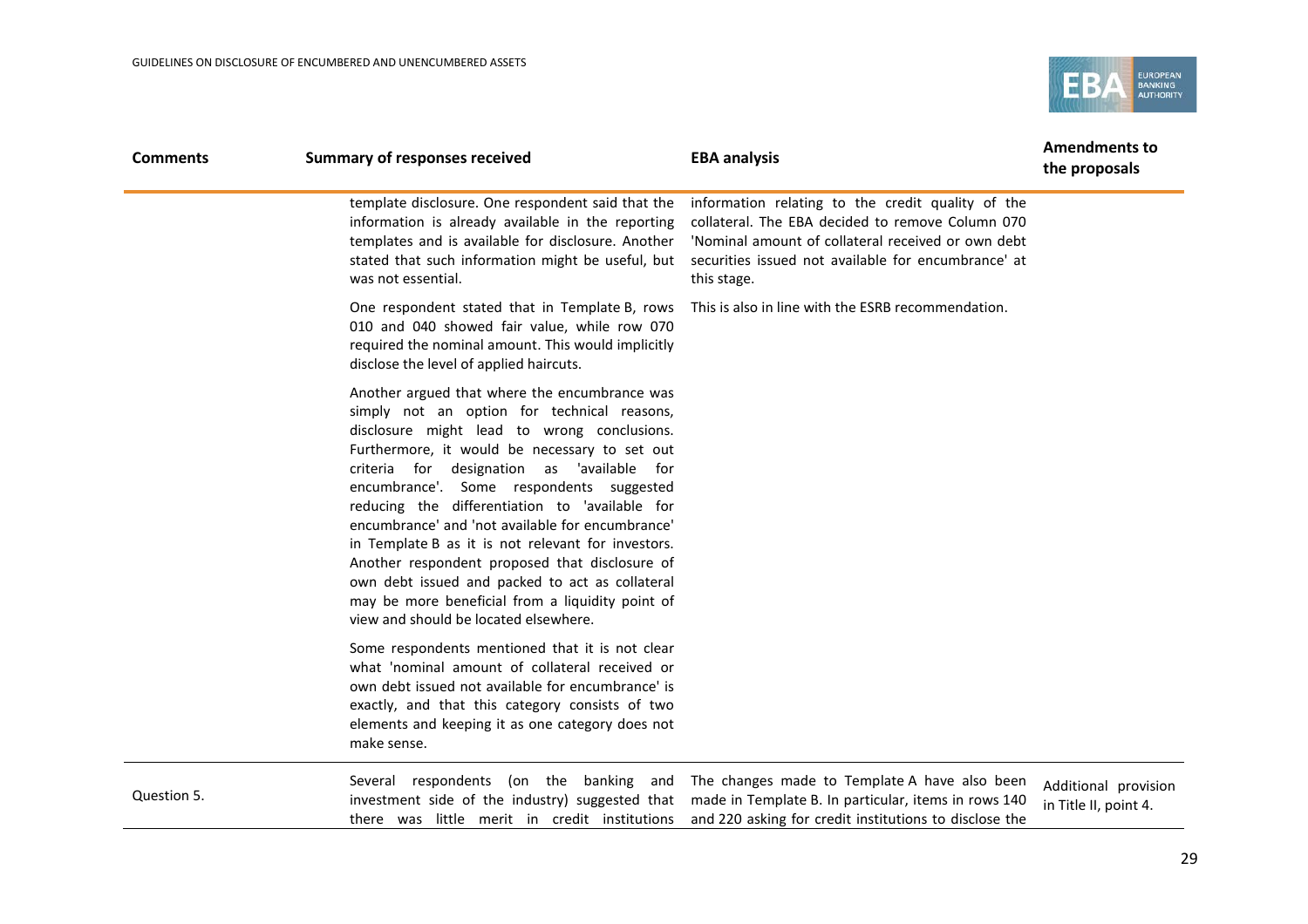

| <b>Comments</b> | <b>Summary of responses received</b>                                                                                                                                                                                                                                                                                                    | <b>EBA analysis</b>                                                                                                                                                                                       | <b>Amendments to</b><br>the proposals |
|-----------------|-----------------------------------------------------------------------------------------------------------------------------------------------------------------------------------------------------------------------------------------------------------------------------------------------------------------------------------------|-----------------------------------------------------------------------------------------------------------------------------------------------------------------------------------------------------------|---------------------------------------|
|                 | disclosing the nominal value of the unencumbered<br>collateral received. The fair value of this collateral<br>was much higher and was already included in<br>Template B.                                                                                                                                                                | collateral that they receive in encumbering<br>transactions by loan on demand and loans and<br>advances other than on demand are no longer<br>required at this level of decomposition.                    |                                       |
|                 | Several respondents suggested that the granularity<br>of Template B would benefit if it mirrored that in<br>Template A.                                                                                                                                                                                                                 | Because the data are sufficiently aggregated, all<br>collateral debt securities received whether from<br>market participants or central bank are included.                                                |                                       |
|                 | Many respondents (either on the banking, official<br>sector or investor sides) noted the sensitivity in<br>encumbrance disclosures that de facto disclose<br>liquidity assistance.                                                                                                                                                      | In line with the Recommendation ESRB/2012/2 of<br>the ESRB and subject to the objective criteria, a<br>provision has been included to allow a competent<br>authority to waive the requirement to disclose |                                       |
|                 | Some respondents referred to the ESRB<br>Recommendation that the EBA should ensure that<br>the guidelines do not allow detection of the level<br>and evolution of encumbrance to central banks,<br>including liquidity assistance.                                                                                                      | Template B if it deems that liquidity assistance<br>provided by central banks in the form of collateral<br>swaps could be detected.                                                                       |                                       |
|                 | A few respondents noted that this information was<br>particularly sensitive for smaller institutions that<br>do not receive debt securities collateral in the<br>normal course of their business.                                                                                                                                       |                                                                                                                                                                                                           |                                       |
|                 | Some respondents (either from advisory, banking<br>or real money investor sides of the industry)<br>further noted that disclosures were either<br>sufficiently aggregated or needed to be sufficiently<br>aggregated to enable high-level encumbrance<br>disclosures that encompass both market-based<br>and central-bank transactions. |                                                                                                                                                                                                           |                                       |
|                 | In addition, a few respondents (on the banking<br>side) suggested that collateral swaps with central<br>banks were extremely rare.                                                                                                                                                                                                      |                                                                                                                                                                                                           |                                       |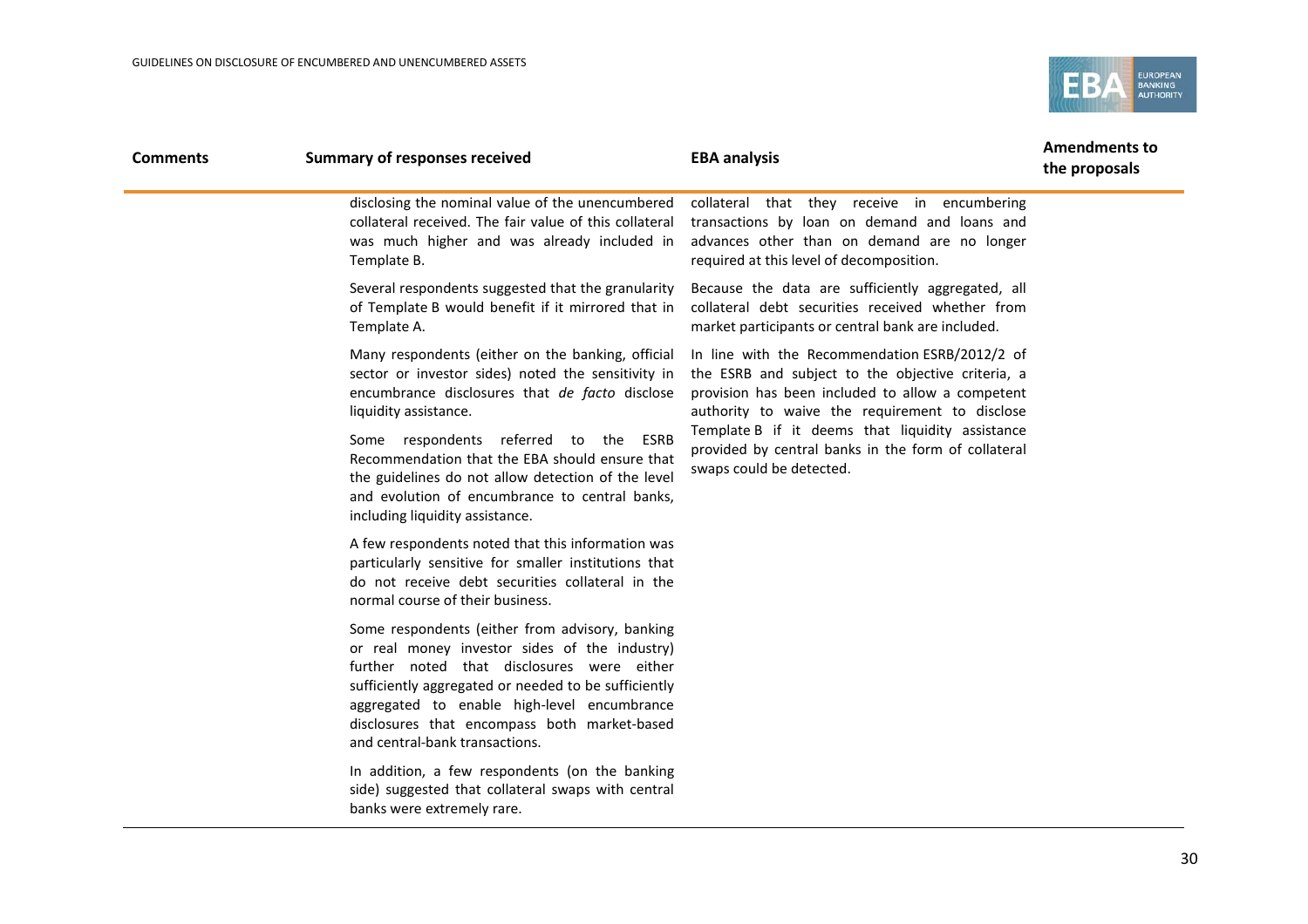

| <b>Comments</b> | <b>Summary of responses received</b>                                                                                                                                                                                                                                                                                                                                                                                                                             | <b>EBA analysis</b>                                                                                                                                                                                                                                                                                                         | <b>Amendments to</b><br>the proposals   |  |
|-----------------|------------------------------------------------------------------------------------------------------------------------------------------------------------------------------------------------------------------------------------------------------------------------------------------------------------------------------------------------------------------------------------------------------------------------------------------------------------------|-----------------------------------------------------------------------------------------------------------------------------------------------------------------------------------------------------------------------------------------------------------------------------------------------------------------------------|-----------------------------------------|--|
|                 | Several respondents thought that it would be<br>valuable for Template C to be disclosed and<br>supplemented by a narrative.                                                                                                                                                                                                                                                                                                                                      |                                                                                                                                                                                                                                                                                                                             |                                         |  |
|                 | In contrast, several respondents (on the banking or<br>the official sector side) thought that information<br>breaking down the sources of encumbrance was<br>too sensitive to be disclosed in Template C.                                                                                                                                                                                                                                                        | The guidelines have been amended for institutions                                                                                                                                                                                                                                                                           | Change<br>to                            |  |
|                 | In addition, some respondents noted that banks<br>disclosed<br>information<br>some<br>already<br>on.<br>collateralised liabilities and were concerned that<br>the granularity in Template C could give rise to<br>misinterpretations.                                                                                                                                                                                                                            | to only disclose the carrying amount value of the<br>liabilities associated with their encumbrance in<br>Template C. Line items decomposing this carrying<br>amount by derivatives (row 020), deposits (row 040),<br>debt securities issued (row 090) and other sources of<br>encumbrance (row 120) are no longer required. | Template C and to<br>Title II, point 8. |  |
| Question 6.     | One respondent commented that for certain<br>sources of encumbrance, such as derivative or<br>securities lending, it might be more helpful to<br>consider disclosures on the basis of net liabilities<br>rather than on gross liabilities as proposed in<br>Template C.                                                                                                                                                                                          | Narrative disclosures in Template D required<br>institutions to include information on at least their<br>main sources and types of encumbrance, detailing, if<br>applicable, encumbrance due to significant activities                                                                                                      |                                         |  |
|                 | Several other respondents noted that the granular<br>lines items proposed for Template C would still be<br>subject to the decision by individual institutions on<br>how to categorise the underlying transactions, for<br>example based on their internal collateral<br>management practices. In their opinion, this raised<br>concerns about the extent to which the resulting<br>decomposition in Template C would truly be<br>comparable across institutions. | with derivatives or covered bond issuance as well as<br>securitisation. This guidance has been amended to<br>also include information on securities lending and<br>repos and to information on the amount of items<br>included in 'Carrying amount of unencumbered<br>assets'/'Other assets' in Template A.                 |                                         |  |
|                 | Another respondent noted that for the purpose of<br>resolution, client assets were treated differently<br>across European jurisdictions and these treatments                                                                                                                                                                                                                                                                                                     |                                                                                                                                                                                                                                                                                                                             |                                         |  |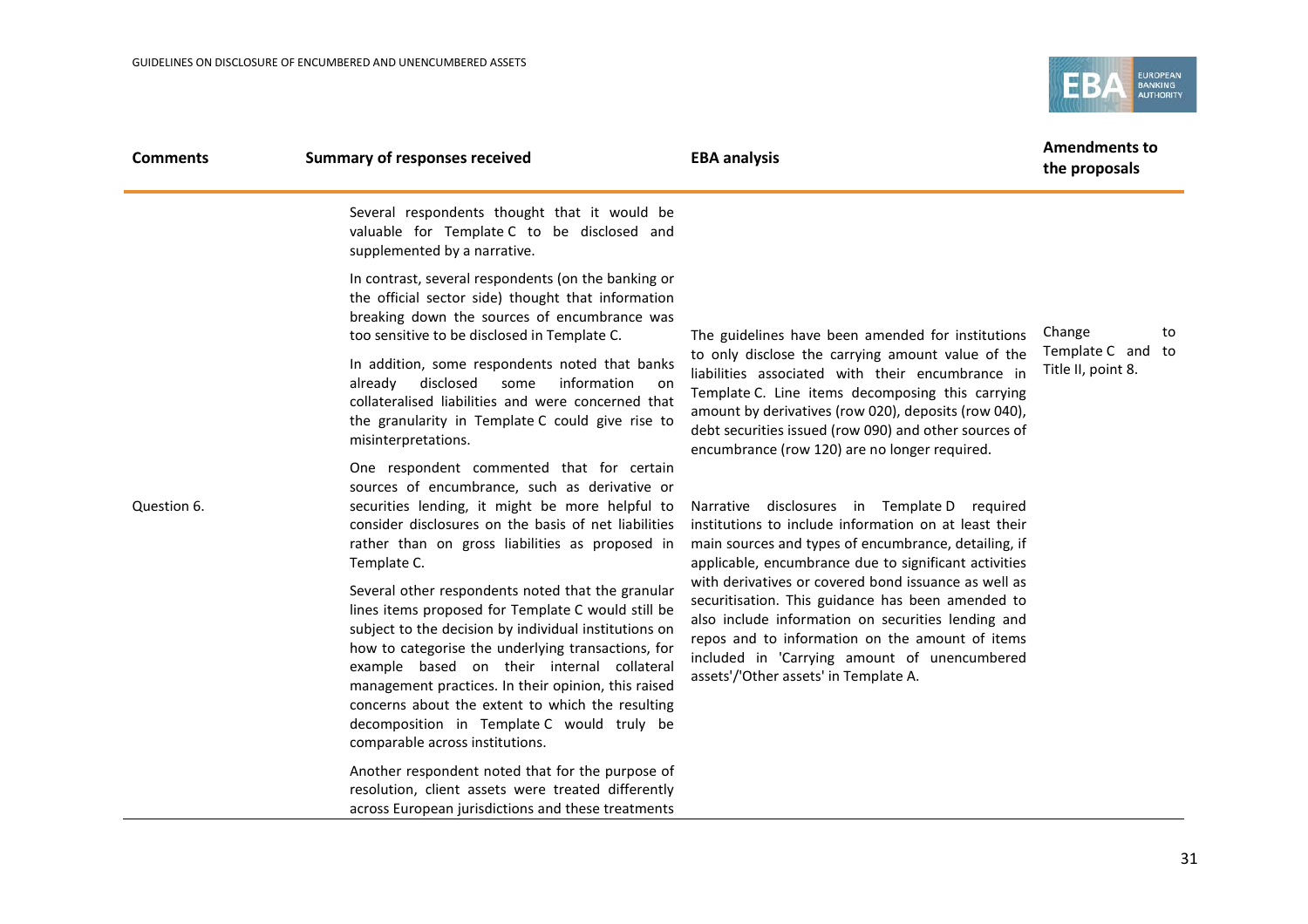

| <b>Comments</b> | <b>Summary of responses received</b>                                                                                                                                                                                                                                                                                                                                                                                                                                                                                        | <b>EBA analysis</b>                                                                                                                                                                    | <b>Amendments to</b><br>the proposals |
|-----------------|-----------------------------------------------------------------------------------------------------------------------------------------------------------------------------------------------------------------------------------------------------------------------------------------------------------------------------------------------------------------------------------------------------------------------------------------------------------------------------------------------------------------------------|----------------------------------------------------------------------------------------------------------------------------------------------------------------------------------------|---------------------------------------|
|                 | were continuing to evolve, also raising concerns<br>around the true comparability of the resulting<br>decomposition of sources of encumbrance in<br>Template C.                                                                                                                                                                                                                                                                                                                                                             |                                                                                                                                                                                        |                                       |
|                 | A few respondents also suggested that a good<br>compromise would be for only the total line item<br>(row 010) in Template C to be disclosed,<br>supplemented by a narrative. Several others<br>respondents argued that for the time being a<br>narrative would be sufficient given sensitivities.<br>One respondent argued that a narrative would also<br>be less expensive for the banks in terms of the<br>disclosure process.                                                                                            |                                                                                                                                                                                        |                                       |
|                 | Some respondents thought that information on the<br>sources of encumbrance should be disclosed.<br>Several respondents (on the investor side) noted<br>that to assess risks, it is important for disclosures<br>to reflect the specific factors in institutions'<br>business models which drive their encumbrance,<br>for instance, their funding needs, trading activities<br>and risk management practices. One respondent<br>suggested that information on repo and securities<br>lending should also be also disclosed. |                                                                                                                                                                                        |                                       |
| Question 7.     | Many respondents provided feedback on this<br>question. Views were wide ranging and polarised.<br>A few respondents called for disclosures to be on a<br>point in time as well as a median basis.                                                                                                                                                                                                                                                                                                                           | Many of the metrics proposed rely on daily data<br>being readily available at banks at no extra cost,<br>which is not the case.<br>In addition, some of the metrics proposed disregard | Change to Title II,<br>point 7.       |
|                 | Proponents of point-in-time disclosures noted that<br>this presentation fitted more readily with existing<br>balance sheet disclosures. Proponents of median                                                                                                                                                                                                                                                                                                                                                                | the consequences on financial stability of disclosing<br>very granular data that would enable the detection<br>of the level and evolution of encumbrance to central                    |                                       |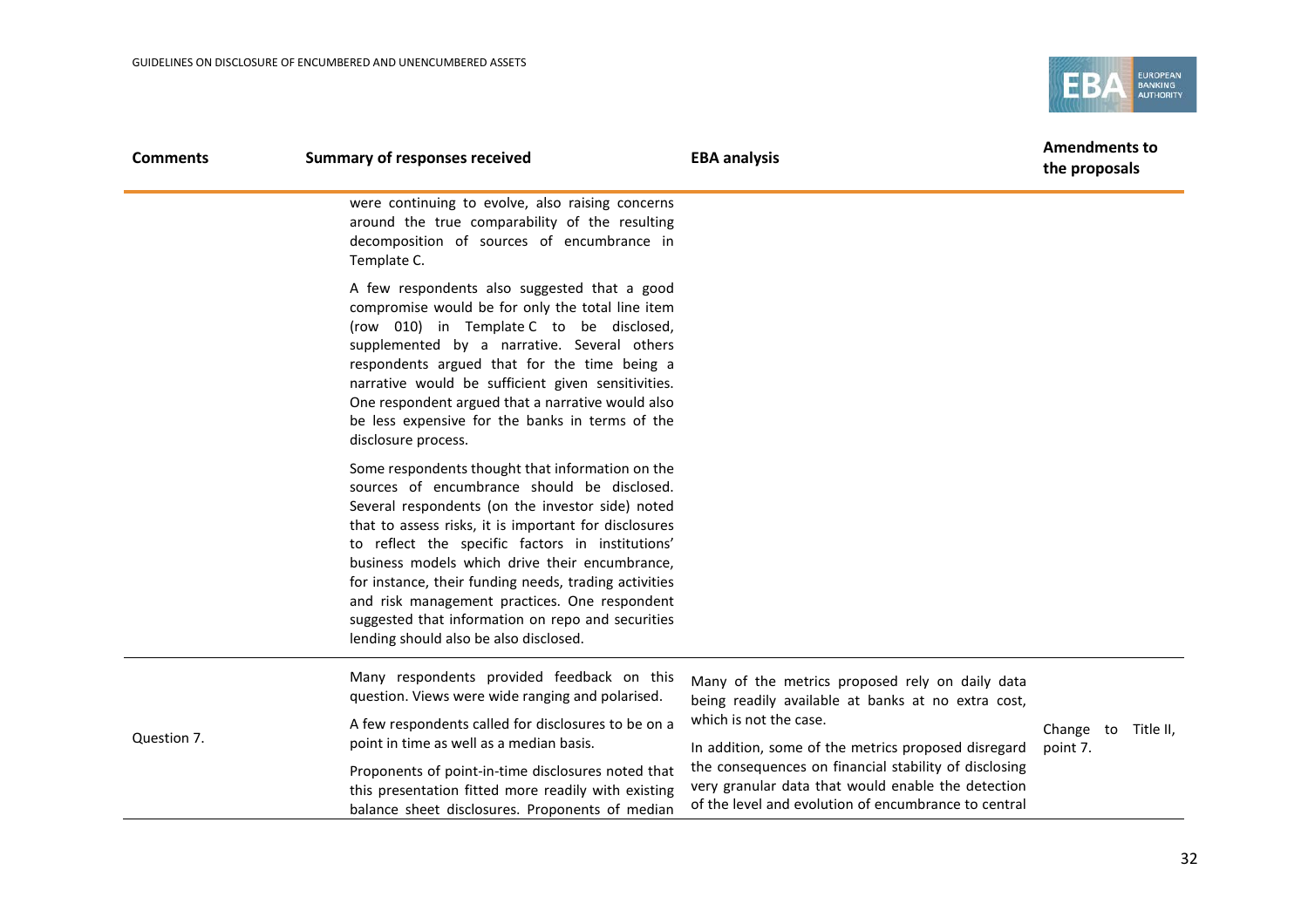

| <b>Summary of responses received</b>                                                                                                                                               | <b>EBA analysis</b>                                                                                                                                                                                                                                                                                                                                                                                                                                                                                                                                                                                   | <b>Amendments to</b><br>the proposals |
|------------------------------------------------------------------------------------------------------------------------------------------------------------------------------------|-------------------------------------------------------------------------------------------------------------------------------------------------------------------------------------------------------------------------------------------------------------------------------------------------------------------------------------------------------------------------------------------------------------------------------------------------------------------------------------------------------------------------------------------------------------------------------------------------------|---------------------------------------|
| values suggested that, ex ante, these would reduce                                                                                                                                 | banks, including liquidity assistance.                                                                                                                                                                                                                                                                                                                                                                                                                                                                                                                                                                |                                       |
| indirect sight of central bank support and thus<br>having unintended consequences on financial<br>stability. In addition, medians were less likely to be                           | As such, the EBA believes that the information<br>should be disclosed based on median values of at<br>least quarterly data on a rolling basis over the<br>previous twelve months.                                                                                                                                                                                                                                                                                                                                                                                                                     |                                       |
|                                                                                                                                                                                    | This is also in line with the ESRB recommendation.                                                                                                                                                                                                                                                                                                                                                                                                                                                                                                                                                    |                                       |
| by inter-quartile ranges.<br>for small<br>transactions<br>and                                                                                                                      | Since the asset encumbrance disclosure is to be<br>based on the asset encumbrance reporting, and as<br>the asset encumbrance reporting will only apply as<br>per 31 December 2014, for the first disclosure (i.e. as<br>per 31 December 2014) credit institutions may<br>decide whether to reconstruct their end-of-quarter<br>asset encumbrance reporting data required for the<br>disclosure, or to disclose point-in-time data instead;<br>in any case, banks will have to include in their<br>narrative the type of time reference (point-in-time,<br>or medians of quarterly or monthly values). |                                       |
| institutions, questioning the extent to which it was<br>proportionate for the guidelines to require the<br>same level of disclosures irrespective of the<br>relevance of the data. |                                                                                                                                                                                                                                                                                                                                                                                                                                                                                                                                                                                                       |                                       |
|                                                                                                                                                                                    | the risks of ex post disclosures providing direct or<br>affected by end-period window-dressing.<br>A few respondents suggested alternative and/or<br>complementary metrics including the average or<br>maximum amount of assets pledged during a<br>reporting period, time-weighted six-monthly<br>averages where more recent observations have<br>larger weights so there is less scope for<br>window-dressing and median values supplemented<br>One respondent suggested that the volume of<br>encumbered assets may cover only a few<br>medium-sized                                               |                                       |

Question 8.

One respondent suggested that information on repo and securities lending should be also disclosed in Template D.

The main sources and types of encumbrance suggested for the narrative in Template D have been revised to include securities lending and repo Change to Title II, points 8 and 9.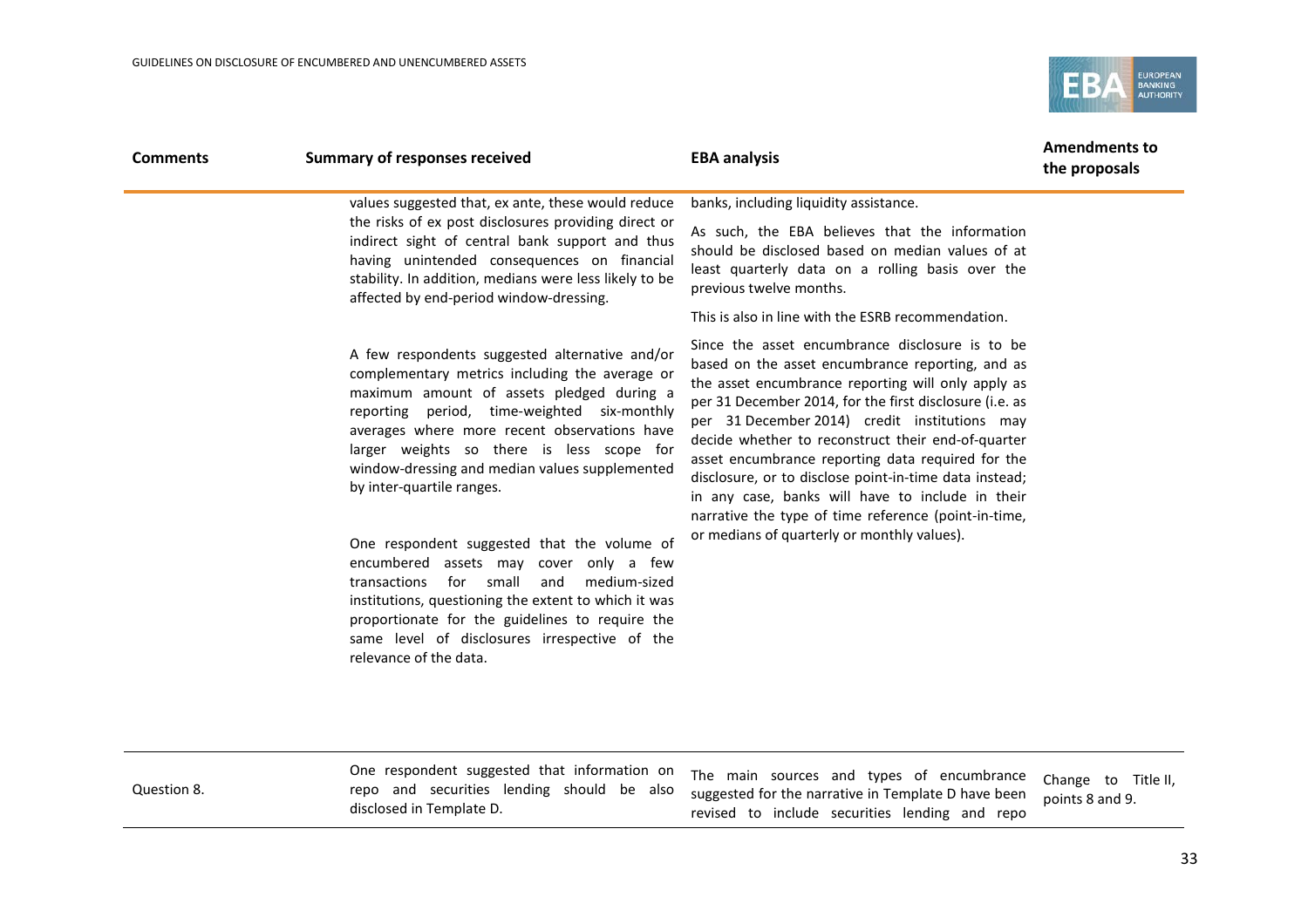

| <b>Comments</b> | <b>Summary of responses received</b>                                                                                                                                                                                                                                                                                                                                                                                                                                                                                                                                                                                                                                                                                                                                           | <b>EBA analysis</b>                                                                                                                                                                                                                                                                                                                                                                                                                                                                                                                                                                | <b>Amendments to</b><br>the proposals |  |
|-----------------|--------------------------------------------------------------------------------------------------------------------------------------------------------------------------------------------------------------------------------------------------------------------------------------------------------------------------------------------------------------------------------------------------------------------------------------------------------------------------------------------------------------------------------------------------------------------------------------------------------------------------------------------------------------------------------------------------------------------------------------------------------------------------------|------------------------------------------------------------------------------------------------------------------------------------------------------------------------------------------------------------------------------------------------------------------------------------------------------------------------------------------------------------------------------------------------------------------------------------------------------------------------------------------------------------------------------------------------------------------------------------|---------------------------------------|--|
|                 | Almost all respondents commented on the<br>question of whether the guideline should explicitly<br>state that emergency liquidity assistance should<br>not be disclosed. Views were wide ranging and<br>polarised.<br>Respondents on the investor side noted that their<br>preference would always be for more granular<br>disclosures that included encumbrance to central<br>banks but did not necessarily require that<br>emergency liquidity assistance be specifically<br>identified.<br>Respondents from banks and official sector side<br>about<br>the<br>raised<br>concerns<br>unintended<br>consequences of granular disclosures that could<br>reveal encumbrance to central banks, including<br>liquidity assistance.<br>Arguments in favour of full-market based and | activities.<br>The guidelines will require sufficiently aggregated<br>disclosures so that encumbrance arising from<br>transactions with both the market and central banks<br>can be captured without requiring institutions to<br>specifically identify encumbrance to central banks,<br>including liquidity assistance.<br>In addition, in Template D, institutions should not<br>disclose information on liquidity assistance from<br>central banks, whether positive (i.e. in receipt of<br>liquidity assistance) or negative (i.e. not in receipt of<br>liquidity assistance). |                                       |  |
|                 | central-bank-aggregated disclosures appealed to<br>the possible distortions that could result from<br>asymmetries of information created by excluding<br>liquidity assistance from the templates.                                                                                                                                                                                                                                                                                                                                                                                                                                                                                                                                                                              |                                                                                                                                                                                                                                                                                                                                                                                                                                                                                                                                                                                    |                                       |  |
|                 | Many respondents warned against the possible<br>conflicts that the initial guidelines could lead to in<br>asking for institutions to disclose encumbered<br>assets to central banks to be disclosed as<br>unencumbered.                                                                                                                                                                                                                                                                                                                                                                                                                                                                                                                                                        | The guidelines have been amended to require that<br>aggregated data is disclosed so that assets<br>encumbered by transactions with central banks are                                                                                                                                                                                                                                                                                                                                                                                                                               |                                       |  |
|                 | Finally, a few respondents noted that liquidity<br>assistance operations varied across jurisdictions<br>and suggested that clarifications should be<br>provided around the types of liquidity assistance<br>that would fall under the definition of emergency                                                                                                                                                                                                                                                                                                                                                                                                                                                                                                                  | treated as encumbered.<br>The guidelines have also been amended to draw the<br>attention of disclosing institutions to the choice of                                                                                                                                                                                                                                                                                                                                                                                                                                               |                                       |  |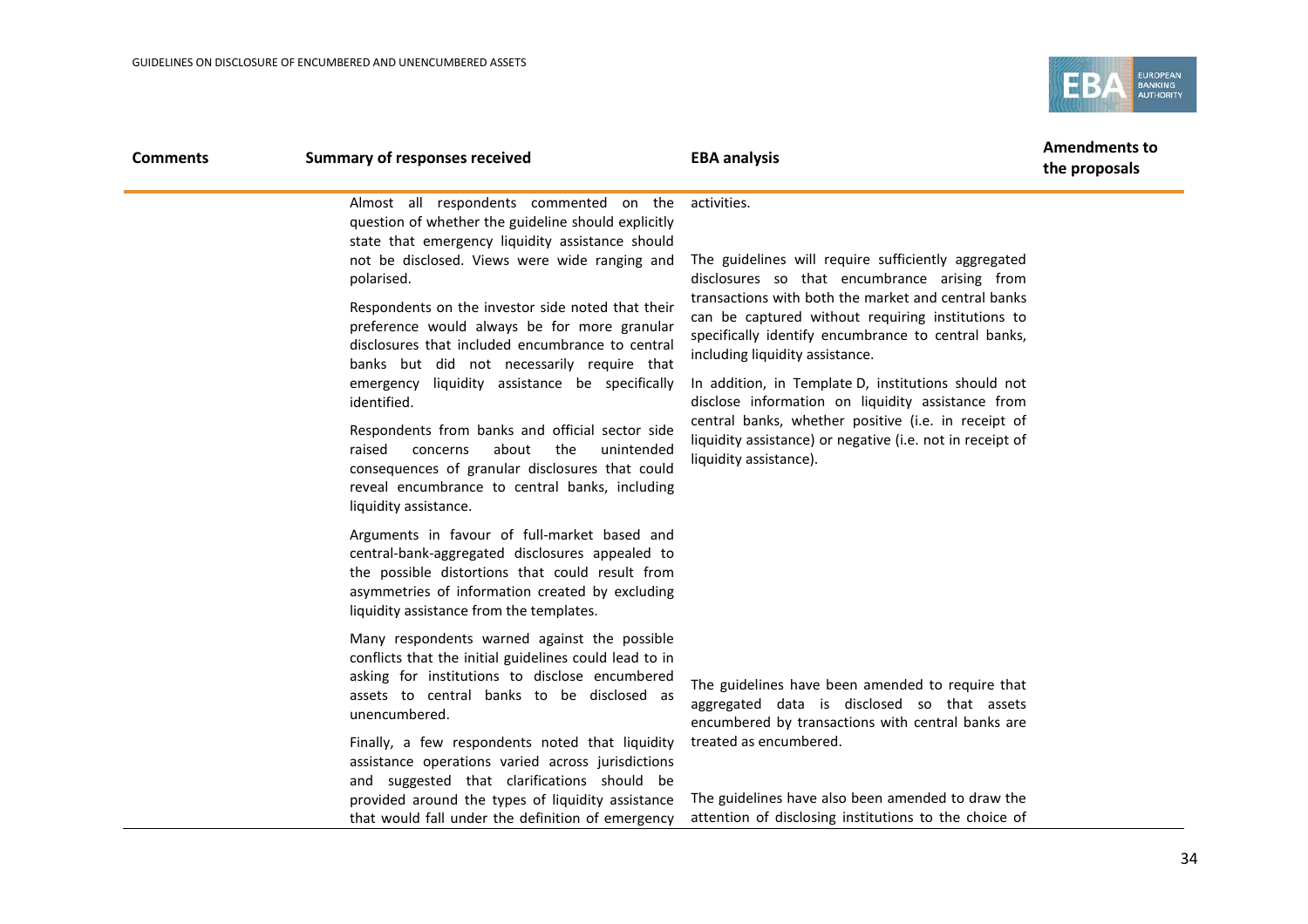

| <b>Comments</b> | <b>Summary of responses received</b>                                                                                                                                                                                                                                                                                                                                                                                                                                                                                        | <b>EBA analysis</b>                                                                                                                                                                                                                                                                 | <b>Amendments to</b><br>the proposals                                                             |  |
|-----------------|-----------------------------------------------------------------------------------------------------------------------------------------------------------------------------------------------------------------------------------------------------------------------------------------------------------------------------------------------------------------------------------------------------------------------------------------------------------------------------------------------------------------------------|-------------------------------------------------------------------------------------------------------------------------------------------------------------------------------------------------------------------------------------------------------------------------------------|---------------------------------------------------------------------------------------------------|--|
|                 | liquidity assistance proposed.                                                                                                                                                                                                                                                                                                                                                                                                                                                                                              | location of their disclosures as specified in<br>Article 434 of the CRR.                                                                                                                                                                                                            |                                                                                                   |  |
|                 |                                                                                                                                                                                                                                                                                                                                                                                                                                                                                                                             | The guidelines have been revised to require<br>sufficiently<br>aggregated data<br>that<br>capture<br>encumbrance in the market and to central banks,<br>without requiring institutions to specifically identify<br>encumbrance to central banks, including liquidity<br>assistance. |                                                                                                   |  |
|                 | Proponents of a shorter maximum lag argued that<br>these data are more useful when disclosed<br>concurrently to both annual reports and half-yearly<br>financial statements or quarterly management<br>statements. Advocates of short lags also called for<br>implementation to be no later than 2016.                                                                                                                                                                                                                      |                                                                                                                                                                                                                                                                                     |                                                                                                   |  |
| Question 9.     | Opponents of a shorter maximum lag argued that<br>the sensitive nature of the data requires a<br>minimum lag or that disclosure no later than six<br>months after the annual reports looks appropriate.<br>Advocates of a long lag also noted that disclosures<br>at a frequency higher than annually are costly for<br>institutions.                                                                                                                                                                                       | In accordance with Article 433 of the CRR, annual<br>disclosures specified in these guidelines should be<br>published in conjunction with the date of reference<br>of the financial statements.                                                                                     | Clarification<br>in<br>Title II, point 10 to<br>effect<br>the<br>0f<br>Article 433 of the<br>CRR. |  |
|                 | It was further noted that the lag between<br>regulatory reporting and public disclosure in<br>financial statements is left at the discretion of<br>individual institutions and depends on the<br>consolidation of the disclosing entity. For instance,<br>one respondent noted that the time lag in annual<br>accounts for consolidated group can be substantial<br>and even more material in the case of subsidiaries<br>(e.g. eight to ten months). This respondent also<br>noted that for large banking groups with many |                                                                                                                                                                                                                                                                                     |                                                                                                   |  |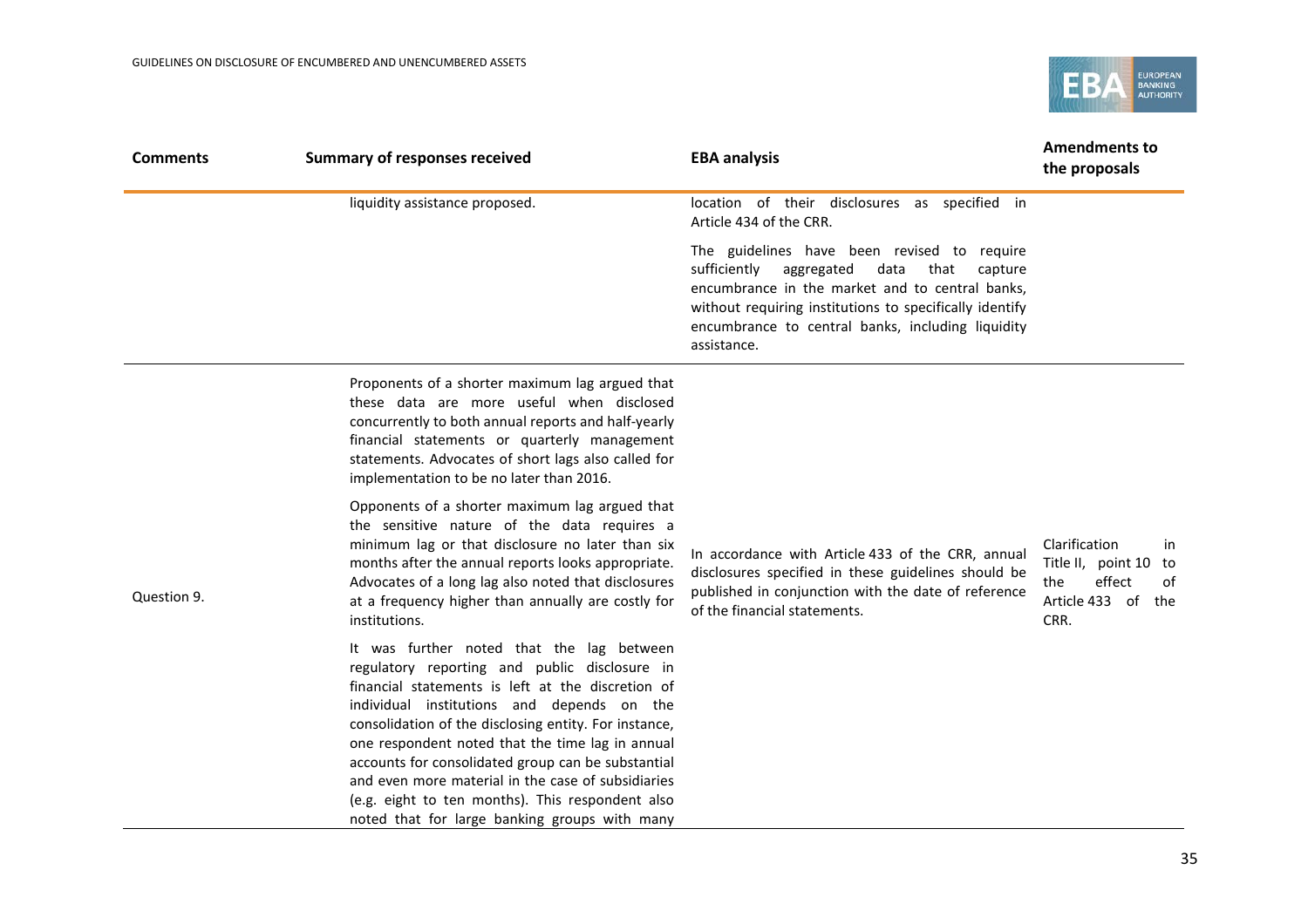

| <b>Comments</b> | Summary of responses received                                                                                                                                                                                   | <b>EBA analysis</b> | <b>Amendments to</b><br>the proposals |
|-----------------|-----------------------------------------------------------------------------------------------------------------------------------------------------------------------------------------------------------------|---------------------|---------------------------------------|
|                 | EU-regulated entities, the reporting burden could<br>be very high and that it was potentially not feasible<br>to turn around this volume in a short period of<br>time, thus calling for delayed implementation. |                     |                                       |